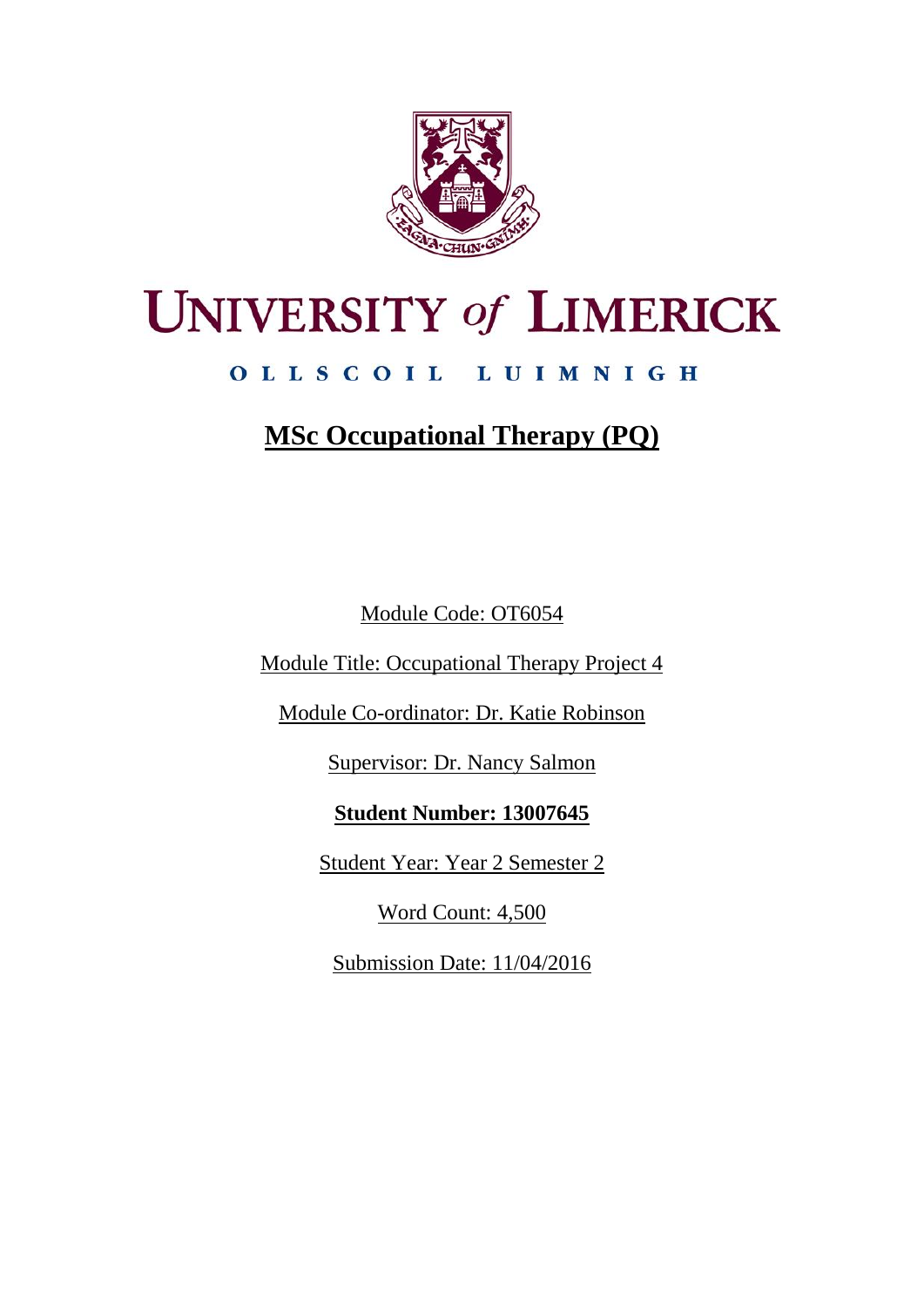#### **Abstract**

# A scoping review exploring student perspective of Inter-Professional Education Practice Placements.

**Background:** The current health service reform highlights the need for multidisciplinary team work and collaborative practice to be central to health care reform. Inter-professional education (IPE) is limited in Ireland and professional accrediting bodies increasingly require evidence that IPE is embedded within pre-qualification health care programmes.

**Objectives:** To explore student perspective of inter-professional education practice placements (IPEPP) and to determine the enablers and barriers to successful team functioning.

**Methods:** A scoping review guided by Arksey and O'Malley (2005) was used as a methodological framework. 29 databases were searched, 836 articles were reviewed. The inclusion criteria included; articles published in English, peer reviewed journals, empirical studies and studies reporting on the student perspective of IPEPP who experienced full placement blocks. A total of 9 articles were included in this study.

**Results:** The main enablers that facilitate successful IPEPP are collaborative teamwork and a positive learning environment. The main barriers identified include competency standard discrepancies, contrasting facilitator support, and timetabling and shift incompatibilities.

**Conclusion:** Students recognised the need for structuring timetabling within a placement to allow for attendance at practical clinical experiences, one of the main facilitators to collaborative teamwork. The variation of facilitator styles added uncertainty to student learning and professional identity and it is therefore recommended that a structured and more organised model of facilitator support be in place. Competency standards should also ascertain one set of learning objectives, while student preparation is necessary to address placement expectations and support a more inclusive team based approach to professional development.

1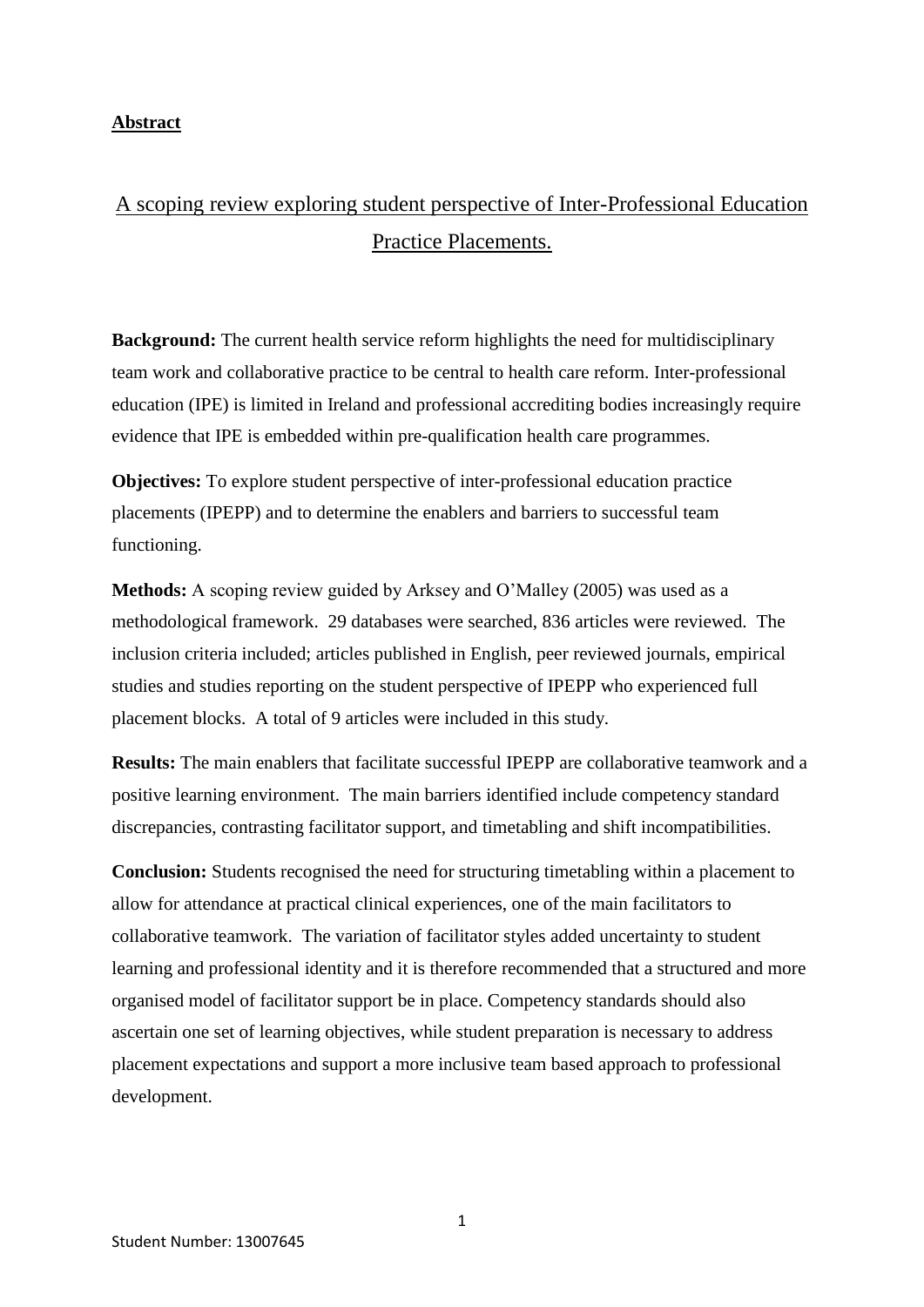#### **Introduction**

The current health service reform as set out in the Government policy document on health reform 'Future Health: A Strategic Framework for the Reform of the Health Service 2012- 2015' highlights the need for multidisciplinary teamwork and collaborative practice to be central to the health care reform. Multidisciplinary team work and collaboration is imperative to reduce unnecessary hospital admissions, improve patient outcomes and health inequalities, and enable effective working of professionals across provider boundaries while also protecting people from risks to their health and wellbeing (HSE - National Service Plan 2015; WHO & Baker 2010). However, this method of service delivery is different from traditional methods of professional practice where professions work alongside but not with each other. Newly qualified health care professionals are challenged to perform in such teams without prior interprofessional experience and team collaboration. Borowitz *et al* (2012) reports that the current Irish health practice is inefficient, with service delivery a central feature of the problem. Interprofessional education, practice placements and collaboration are effective methods of addressing this issue while improving service delivery and patient outcomes.

#### **Literature Review**

Ineffective interprofessional working has been central to debates in both the Republic of Ireland and the United Kingdom professional health and social care services (Williamson *et al* 2011). Between 2002-2005, such ineffective interprofessional working relationships contributed to 10 maternal deaths in London (Healthcare Commission 2006). Following this tragedy, the Climbie Enquiry (Laming 2003) established that the pertinent agencies were lacking effective collaborative working strategies and the Baby P Enquiry (Laming 2009) recommended a change in frontline services to aid more effective working teams. This has also been driven by many factors including; recommendations by government (Department of Health 1999; 2000a), professional bodies (GMC 1993; UKCC 1999), and education strategies (Dearing 1997) and the report of the Bristol Enquiry (DoH 2001; 2002). Consequently, momentum for IPE increased resulting in a mandate that IPE be part of pre-registration training in all health care facilitates in the UK (DOH 2002).

IPE has been recognised in the UK and internationally as an innovative approach for the development of a collaborative, practice-ready health workforce (WHO 2010). The Centre for the Advancement of Inter-professional Education (CAIPE) defines IPE as: "when two or

2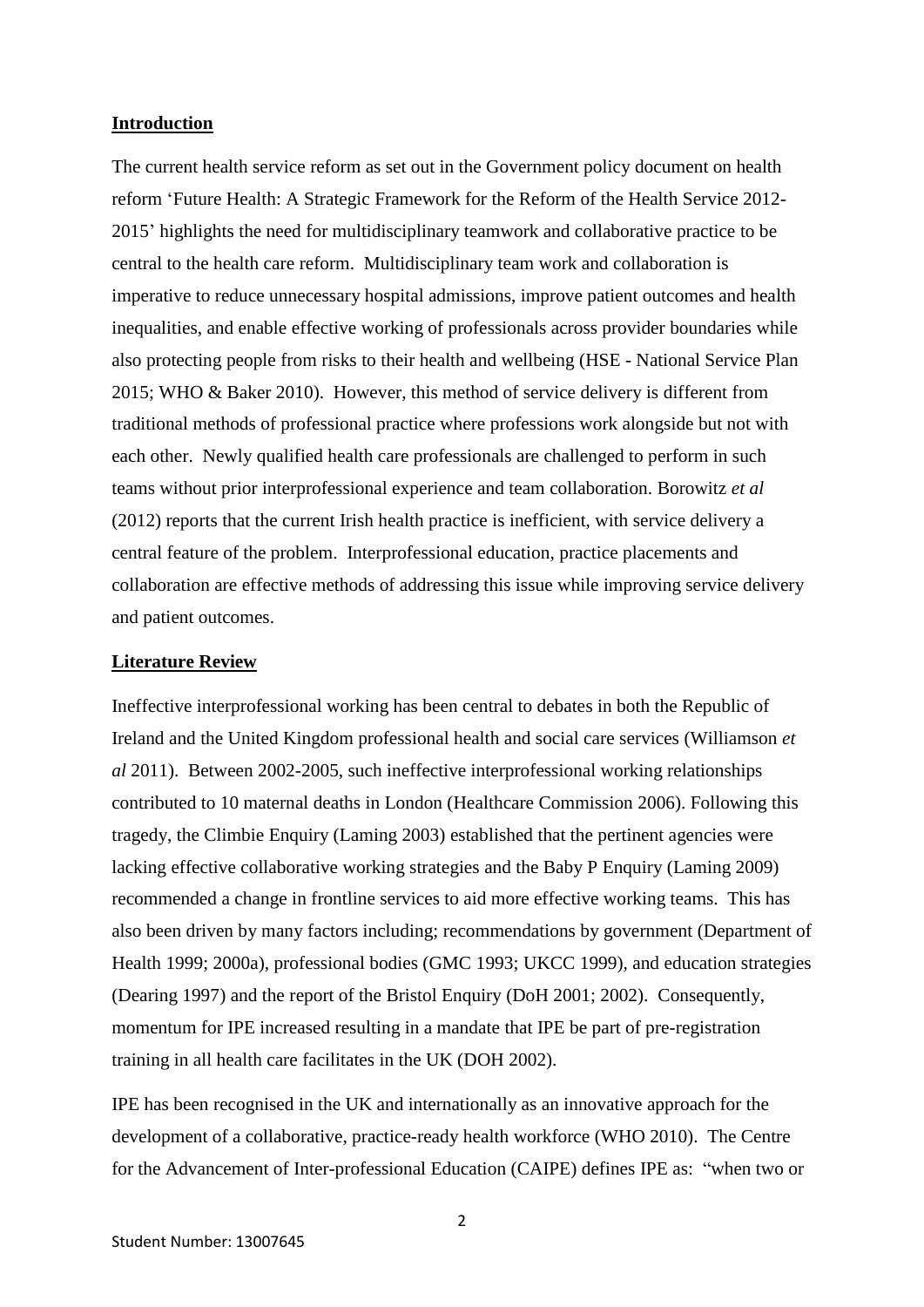more professions learn with, from and about each other to improve collaboration and the quality of care" (CAIPE 2002). However, it is important to note that IPE includes learning in both academic and work-based settings before and after qualification, with interprofessional education practice placements (IPEPP) being one particular focus of such IPE. The provision of pre-qualification practice-based placements offers students from a variety of disciplines the opportunity to develop an understanding of the differential roles that exist within practice (Takahashi *et al* 2010).

An Australia Report (Nicol 2013) suggests that there is a range of placement types in different contexts that could impact development of inter-professional competencies. Examples of placements as described by Nicol (2013) were predominately in the context of 'inter-professional practice within services or schemes, driven by the university sector in partnership with service providers, or on-campus service models'. IPEPP's are delivered in many forms including; workshops, shadowing, tutorials, working collaboratively on case studies, attending placement 1-2 days a week in combination with attendance at University or completing full weekly blocks of placements as designed by the university and health care services. Literature provides few descriptions of integration of student placements within services where teams are engaging in interprofessional practices already or providing interprofessional learning opportunities. Existing literature is written from the perspectives of many, including; clients, practice educator, academics and students. However, there is a particular lack of research regarding IPEPP from the perspectives of students who experience full weekly blocks of placement in line with university and module layout. Research in this areas is vital in recognising facilitators and barriers to successful team functioning and providing quality care and outcomes for patients within the health service. Research Question: What are student perceptions of Inter-professional Practice Education Placements? The primary aim of this study is to highlight student perceptions of inter-professional educational practice placements to inform Irish policy makers and practice placement facilitators in its development. It aims to identify; a) the enablers to successful IPEPP's, and b) the barriers to successful IPEPP's.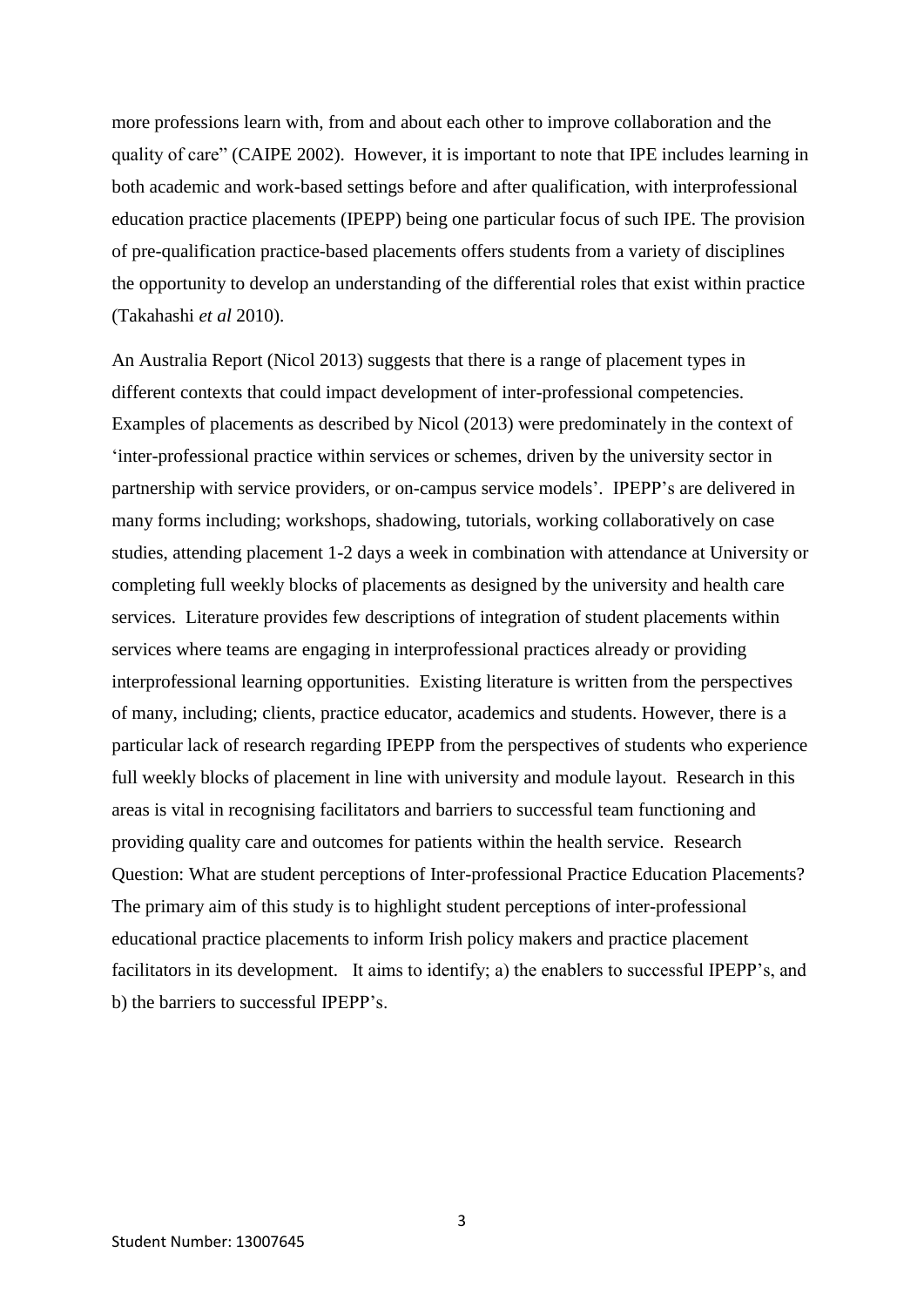#### **Methods**

A scoping review was conducted to facilitate an understanding of student perceptions of IPEPP's and included mixed-methods studies. Scoping reviews are an increasingly popular approach providing a tool for summarising literature in areas such as health system quality (Levac *et al* 2010). Davis *et al* (2009) asserts that scoping reviews encompass extensive overview of research while Rumrill *et al* (2010) state that such research can influence policy and practices, as it goes beyond exploring the literature and identifies gaps in knowledge and practice. Arksey and O'Malley (2005) provide a scoping review methodological framework containing six stages, which the current study followed. It includes: 1) Identification of research question, 2) Identification of applicable studies, 3) Study selection, 4) Charting the information, 5) Collecting, summarising and reporting the results, and 6) Discussion (Optional).

#### **Search and Selection Process**

Twenty nine databases (Table 1) were searched. The search strategy omitted time period restrictions or filters to avoid missing any relevant studies or documents. Researchers conducting literature reviews are advised to seek assistance from individuals with expert skills in information retrieval strategies (Dissemination C.R.F.A. 2009). Two expert librarians were consulted at different stages of the data retrieval process regarding appropriate databases to search, and the development and combination of keywords to use.

Ref: Table 2 outlines the keywords used in the search strategy, and Figure 1 outlines the search results.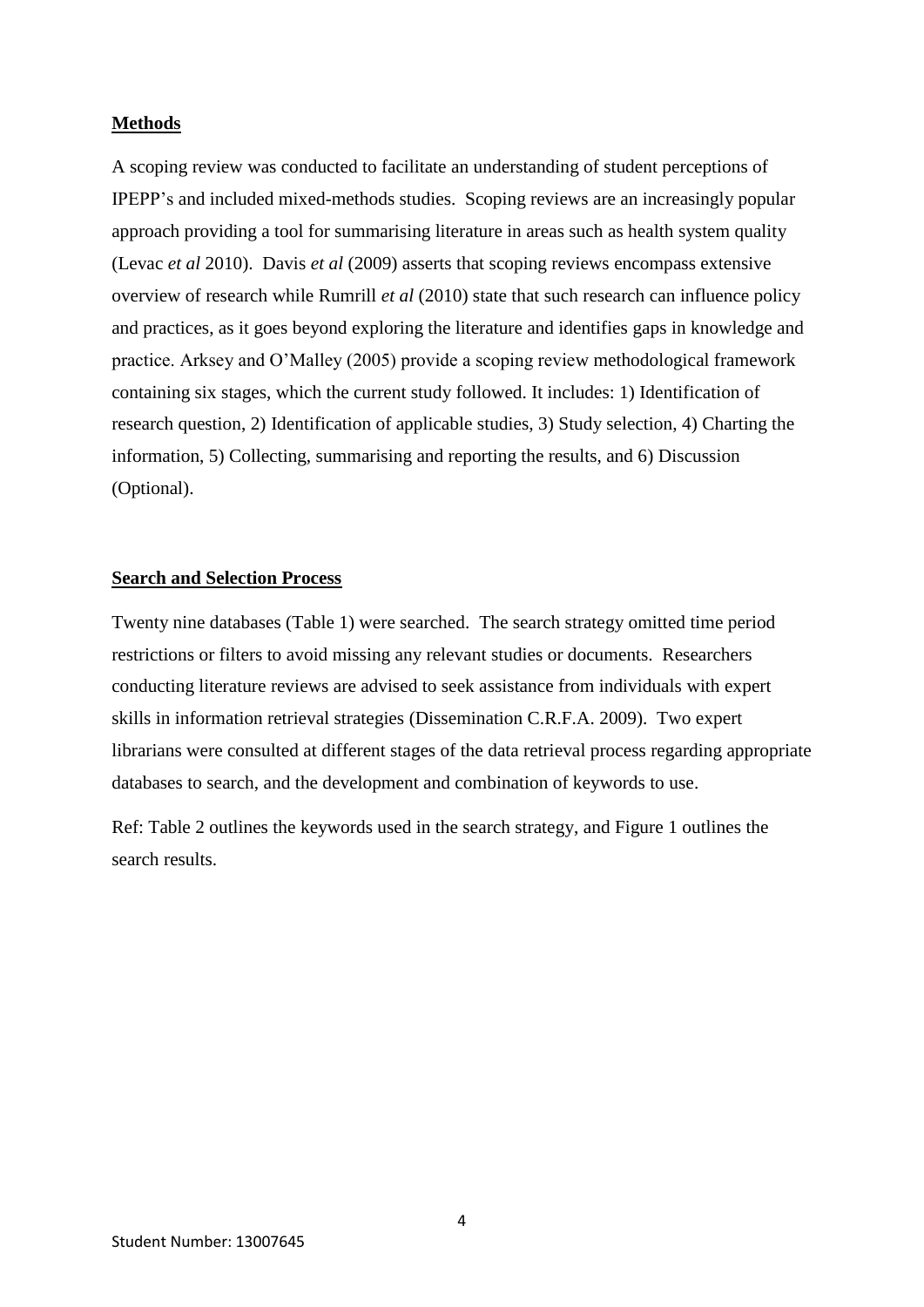#### **Table 1. Databases Searched**

| Academic Search Complete<br>$\bullet$    | General Science full text (H.W. Wilson)<br>$\bullet$ |
|------------------------------------------|------------------------------------------------------|
| AMED - The Allied and                    | Greenfile<br>$\bullet$                               |
| <b>Complementary Medicine Database</b>   | <b>Historical Abstracts</b><br>$\bullet$             |
| ATLA - Religion Database with<br>٠       | Humanities Full Text (H.W. Wilson)<br>$\bullet$      |
| <b>ATLASerials</b>                       | Library, Inforamtion Science and<br>$\bullet$        |
| Avery Index to Architectural             | <b>Technology Abstracts</b>                          |
| Periodicals                              | Omnifile Full Text Mega (H.W.                        |
| <b>Biomendical Reference Collection:</b> | Wilson)                                              |
| Expanded                                 | PsycARTILES                                          |
| <b>British Education Index</b>           | PsycINFO                                             |
| Business Abstracts with full text (H.W.  | Readers' Guide Full Text Mega (H.W.                  |
| Wilson)                                  | Wilson)                                              |
| <b>Business Source Complete</b>          | <b>Regional Business News</b>                        |
| <b>CINAHL Plus with Full Text</b>        | Social Science Full Text (H.W. Wilson)<br>٠          |
| <b>Communication and Mass Media</b>      | <b>SPORTDiscus with Full Text</b>                    |
| Complete                                 | UK and Ireland Reference Centre<br>$\bullet$         |
| EconLit with full text                   | Pubmed                                               |
| Education full text (H.W. Wilson)        | Scopus                                               |
| <b>ERIC</b>                              | Cochrane Library                                     |

# **Table 2. Search Strategy Keywords**

| Clinical placement                   | Interprofessional AND learning        |
|--------------------------------------|---------------------------------------|
| Clinical therapy                     | Inter-professional AND learning       |
| Health care                          | Inter-professional AND training       |
| Healthcare                           | Interprofessional AND training        |
| Inter-disciplinary                   | Multi-disciplinary                    |
| Inter-professional                   | Placement                             |
| Interprofessional education          | Practical inter-professional training |
| Inter-professional education         | Practice education                    |
| Interprofessional/inter-professional | Shared learning                       |
| practice                             | Social care                           |
|                                      | <b>Students</b>                       |
|                                      |                                       |
|                                      |                                       |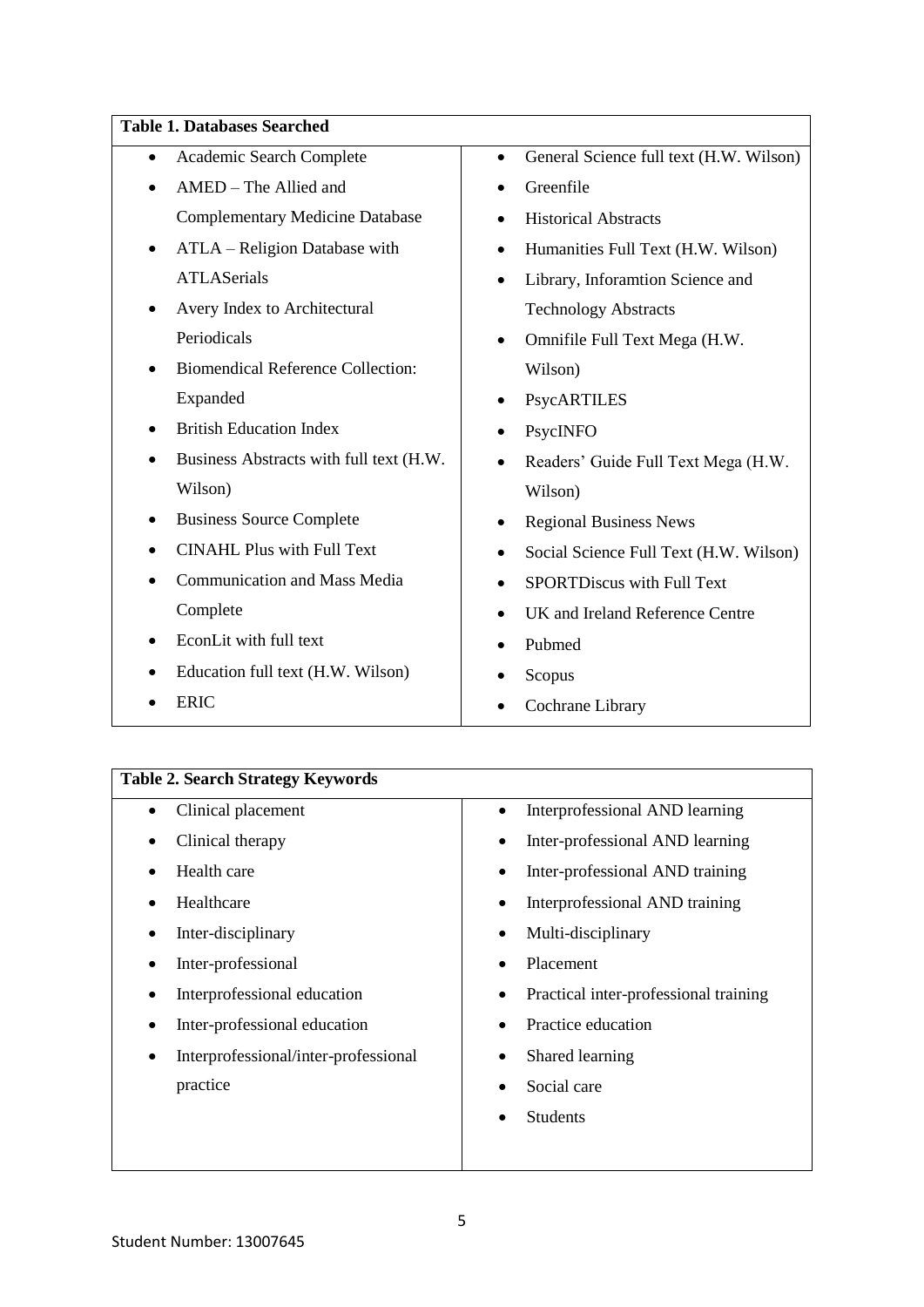Initially, articles were screened based on the title and abstract. Full articles were assessed for eligibility and duplicates were removed. The following inclusion criteria was used:

- Articles published in a peer-reviewed journal.
- Studies published in English.
- Empirical studies.
- Studies reporting the perspectives of students who had experienced full weekly blocks of inter-professional education practice placement.

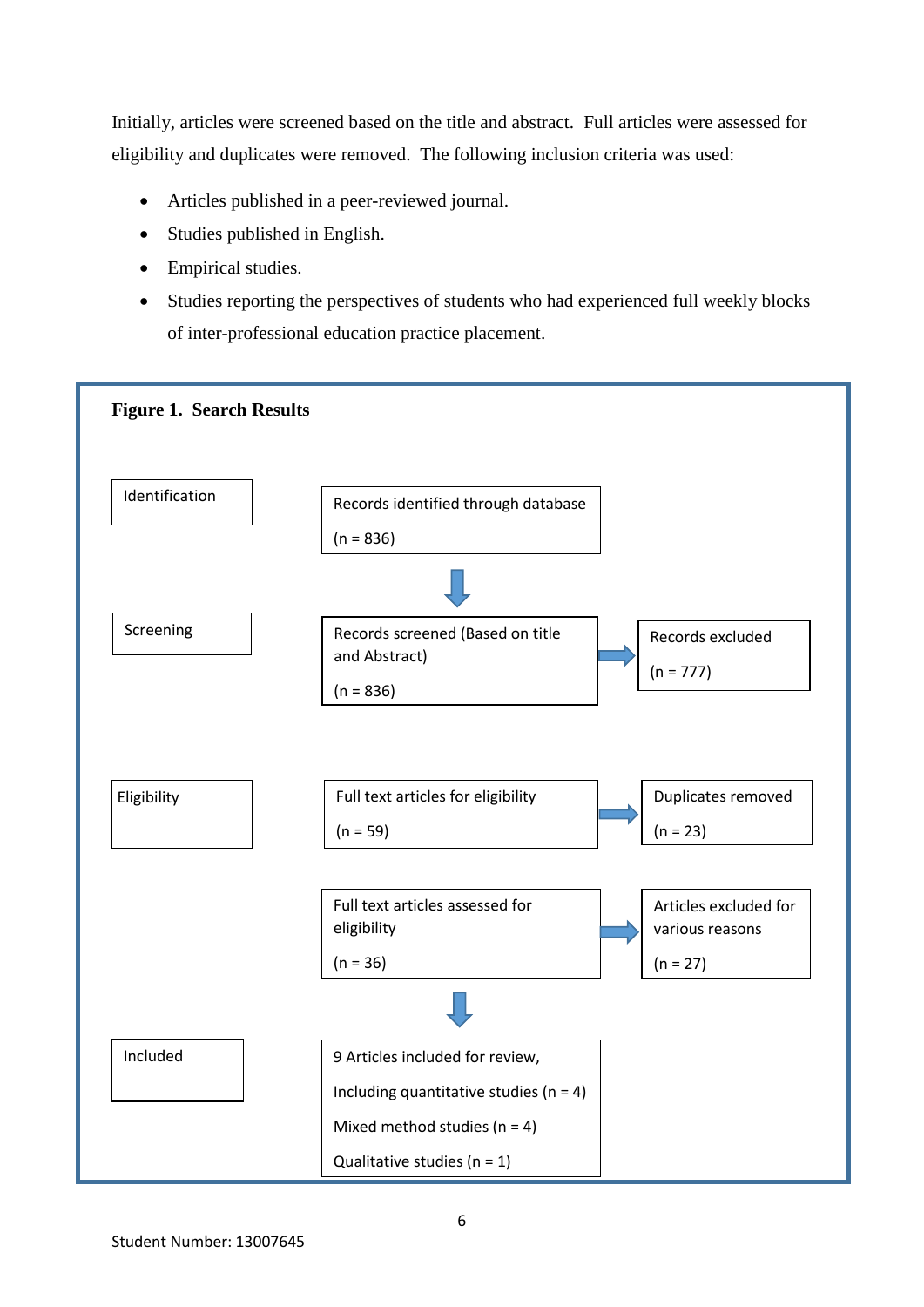In total, 836 titles and abstracts were reviewed by the researcher. Following review of the title and abstract, and with duplicates removed, 36 articles were assessed for eligibility. This final screening was based on the entire article using specific headings in excel to ensure that the article met the inclusion criteria. These headings were guided by the 'Standards for Reporting Qualitative Research SRQR' guidelines, which is essential for transparency and reporting qualitative data (Patton 2005). Such headings included; background literature, study context, sampling strategy, ethical issues, methods, participants or 'units' of study, data processing, data analysis, reliability/validity or trustworthiness, limitations, key findings and reasons for inclusion or exclusion in the study. Twenty seven articles were excluded for a range of reasons including sampling sizes being too small and the use of telephone interviews being an unreliable source of data collection in some articles. A total of nine articles were included in the study. Only studies with ethical approval were included in this research. The purpose of this research is to provide policy makers and academia's with information regarding student perspectives of IPEPP and with this arises the responsibility to report on literature and findings with both honesty and truthfulness.

#### **Data Extraction**

An inclusive approach to data extraction was adopted which embraces a range of research approaches that traditionally have been termed, 'action', 'emancipatory', or 'participatory' (Walmsley & Johnson 2003). Included articles were imported into Endnote database. An excel spreadsheet was used to critically appraise each article and chart information that contributed to answering the research question. The reviewer systematically documented data from the articles through the use of headings in the excel spreadsheet. The data entered allowed for a critical appraisal of the articles and to highlight possible themes and concepts. Initially, findings were categorised under these headings; enablers, barriers and practicalities followed by the generation of analytical themes.

Ref: Table 3, 4 and 5 outlines key aspects of each article.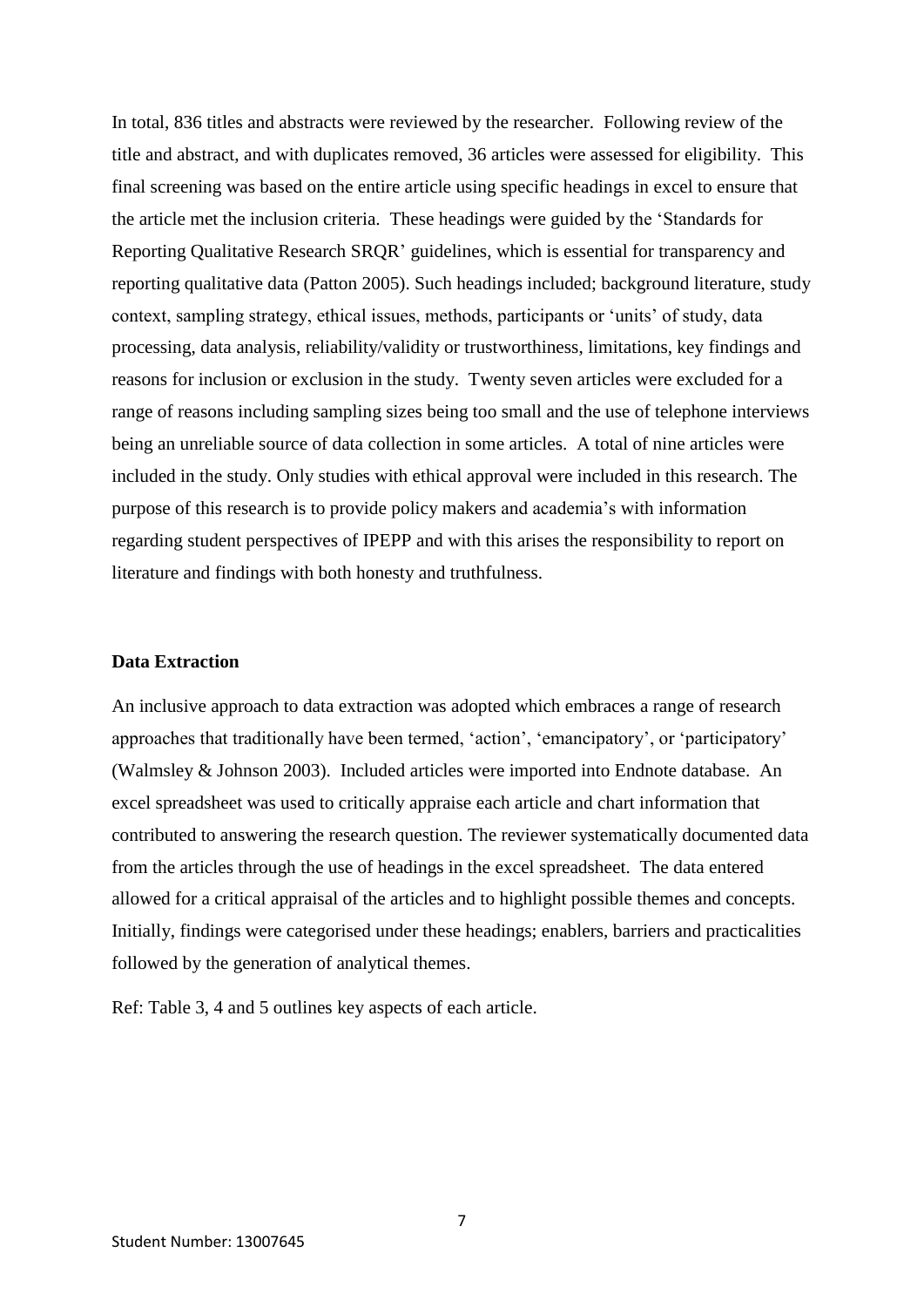# **Table 3 Quantitative Studies**

| <b>Author and</b><br><b>Year of</b><br><b>Publication</b> | <b>Title</b>                                                                                                                                                                          | <b>Research</b><br><b>Question/Purpose</b><br>of Study                                                                                                        | <b>Study Design and</b><br><b>Methodology</b>                                                                                                                                                                                                         | <b>Population</b>                                                                                                                                                                                                            | <b>Main Findings</b>                                                                                                                                                                                               |
|-----------------------------------------------------------|---------------------------------------------------------------------------------------------------------------------------------------------------------------------------------------|---------------------------------------------------------------------------------------------------------------------------------------------------------------|-------------------------------------------------------------------------------------------------------------------------------------------------------------------------------------------------------------------------------------------------------|------------------------------------------------------------------------------------------------------------------------------------------------------------------------------------------------------------------------------|--------------------------------------------------------------------------------------------------------------------------------------------------------------------------------------------------------------------|
| O'Brien et al<br>(2003)                                   | <b>Student perceptions</b><br>of an inter-<br>professional clinical<br>experience at a<br>university clinic in<br>Auckland, New<br>Zealand.                                           | The study explored<br>students' perceptions<br>of inter-professional<br>placement and the<br>utility of an inter-<br>professional education<br>questionnaire. | Quantitative Analysis.<br><b>IPE Student</b><br>Questionnaire. Part 1:<br>students' inter-<br>professional clinical<br>experience. Part 2:<br>clinical placement and<br>personal experiences.<br>Part 3: students'<br>demographic<br>characteristics. | 42 students completed the<br>questionnaire. The<br>majority of students were<br>studying podiatry or<br>physiotherapy. Students<br>who completed placement<br>in 2012 completed the<br>study, length of placement<br>varied. | 83% of students had a good<br>experience, 91% stated it<br>changed how they related<br>to other health<br>professionals and 78%<br>gained a better<br>understanding of what<br>other health professionals<br>did.  |
| Brewer et al<br>(2013)                                    | An Australian<br>hospital-based<br>student training<br>ward delivering safe,<br>client-centred care<br>while developing<br>students' inter-<br>professional practice<br>capabilities. | An evaluation of an<br>Australian inter-<br>professional training<br>ward.                                                                                    | Quantitative Analysis. A<br>validated attitudinal<br>scale, capability<br>assessment rating drawn<br>from Curtin's Inter-<br>professional Capability<br>Assessment Tool, and<br>short pre and post<br>surveys.                                        | 2-3 Week placement. The<br>professional distribution<br>varied with 39% medical,<br>22% nursing and 42% allied<br>health students.                                                                                           | A clearer understanding of<br>both professions specific &<br>inter-professional roles &<br>responsibilities while<br>recognising negative factors<br>such as professional<br>commitments and lengthy<br>rotations. |
| Dando et al<br>(2012)                                     | Evaluation of an<br>inter-professional<br>practice placement<br>in a UK in-patient<br>palliative care unit.                                                                           | To report on<br>undergraduate<br>students' evaluations<br>of a new hospice-based<br>inter-professional<br>practice placement that                             | Quantitative analysis.<br>Questionnaire: Four<br>evaluations were<br>conducted 1) generic<br>written evaluations, 2) a<br>specific student                                                                                                            | 12 students attending for<br>three weeks in six rotations<br>from September 2008 to<br>May 2009. Each group<br>comprised of a mixture of<br>final-year students from                                                         | Results suggest the goals of<br>enhancing inter-<br>professional attitudes and<br>collaboration were<br>achieved. A degree of<br>professional respect was                                                          |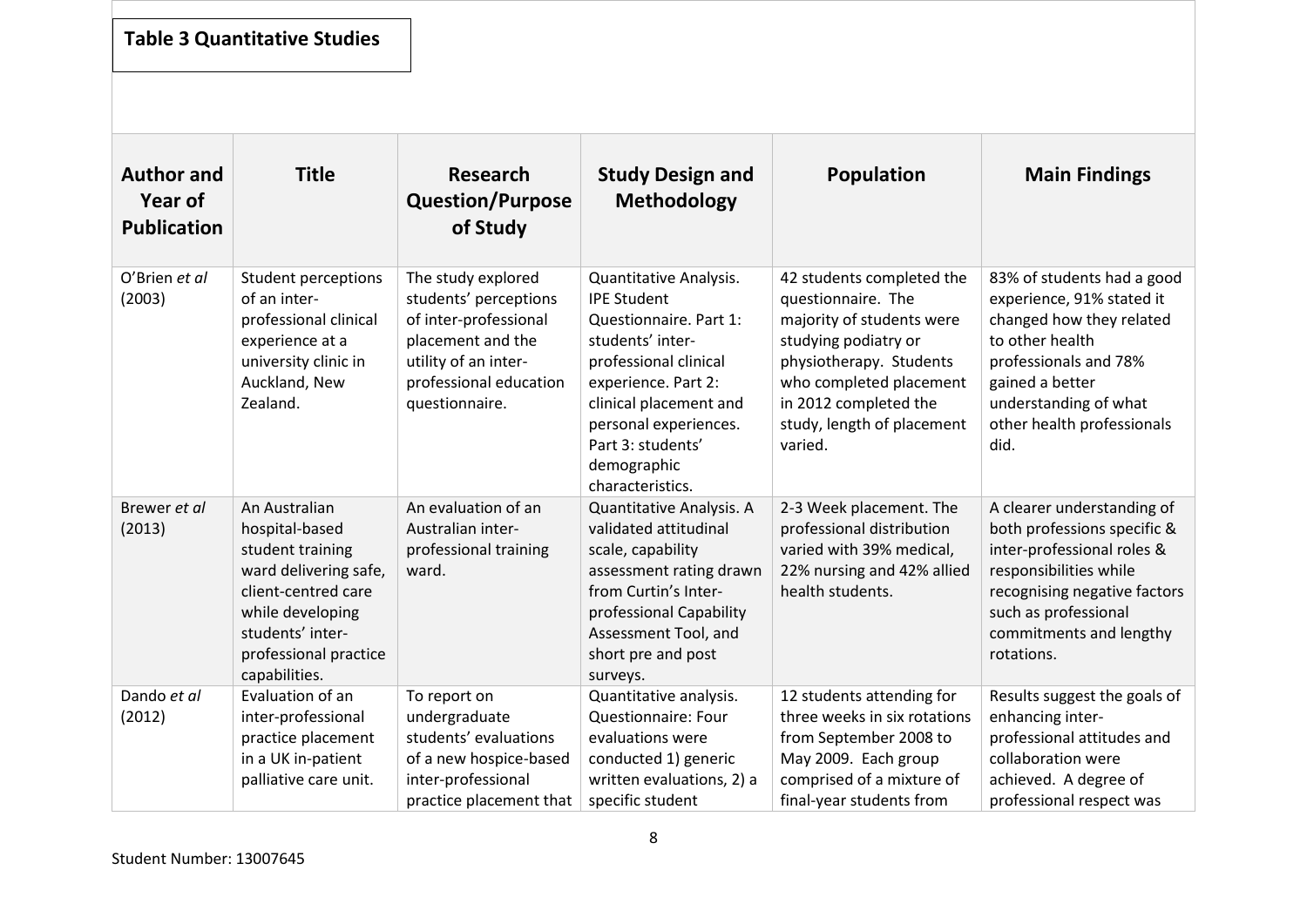|                       |                                                                                                                                                                                               | took place in the<br>voluntary sector from<br>2008-2009.                                                         | evaluation, 3) patient<br>evaluations, 4) mentor<br>evaluations.                                   | different professions,<br>including nursing,<br>occupational therapy,<br>physiotherapy and<br>medicine.                       | achieved. Students<br>improved in the areas of<br>teamwork and delivery of<br>effective patient care.                                                                                    |
|-----------------------|-----------------------------------------------------------------------------------------------------------------------------------------------------------------------------------------------|------------------------------------------------------------------------------------------------------------------|----------------------------------------------------------------------------------------------------|-------------------------------------------------------------------------------------------------------------------------------|------------------------------------------------------------------------------------------------------------------------------------------------------------------------------------------|
| Otter et al<br>(2003) | An Evaluation of an<br>Interdisciplinary<br>Joint Clinical<br>Placement between<br>Podiatry and<br>Pharmacy Students.<br>A pilot placement<br>programme in<br>University of<br>Brighton (UK). | To evaluate a new<br>clinical placement for<br>third year<br>undergraduate<br>Pharmacy and Podiatry<br>students. | Quantitative Analysis.<br>Pre and post semi-<br>structured, self-<br>administered<br>questionnaire | Podiatry students ( $n = 45$ )<br>and a stratified sample of<br>Pharmacy students ( $n = 48$ )<br>were included in the study. | Podiatry students reported<br>an increase in confidence &<br>prioritising pharmaceutical<br>problem lists. An effective<br>learning environment is<br>linked positive to a<br>placement. |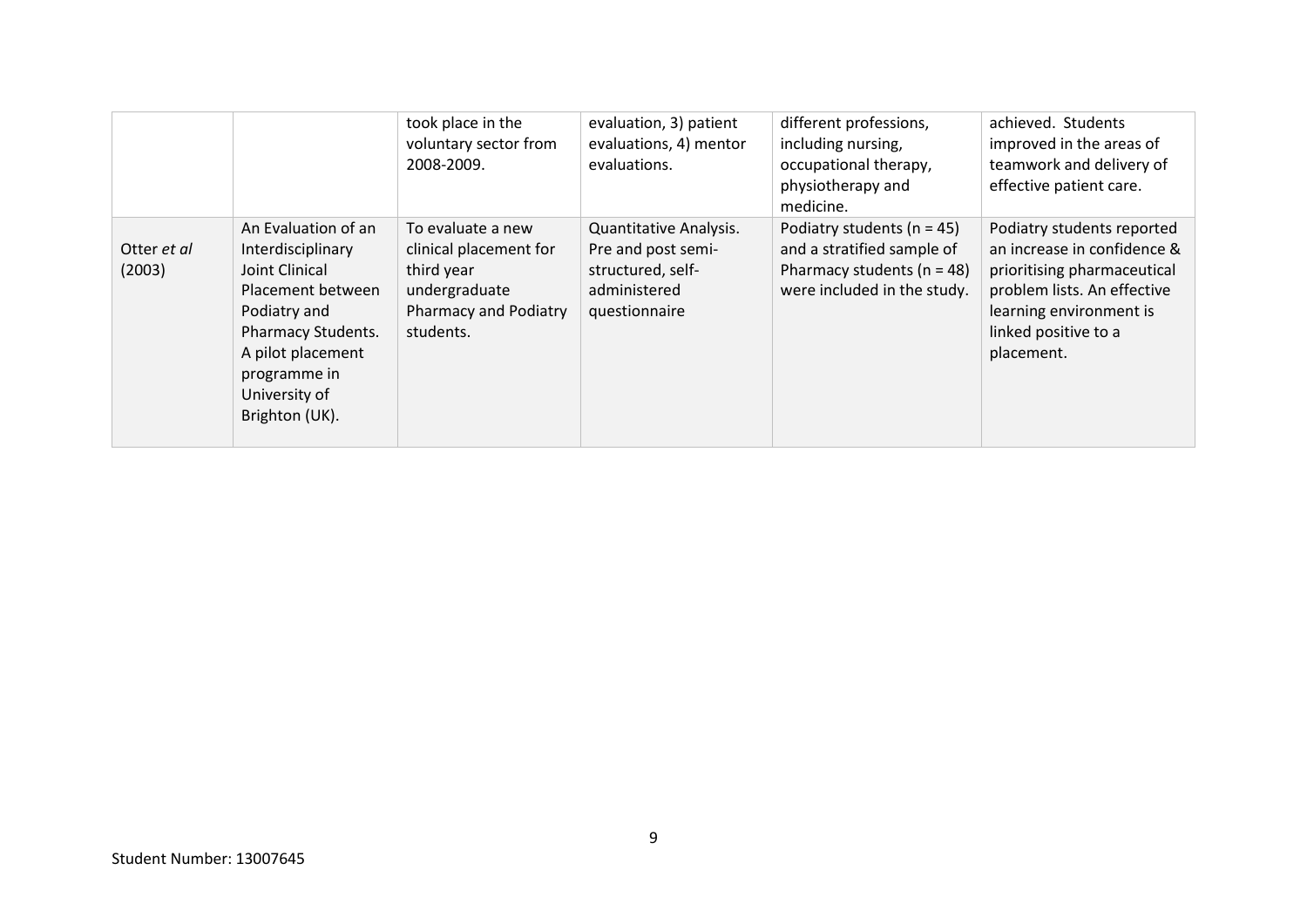# **Table 4 Qualitative Studies**

| <b>Author and Year</b><br>of Publication | <b>Title</b>                                                                                                            | <b>Research</b><br><b>Question/Purpose</b><br>of Study                                                                                   | <b>Study Design and</b><br><b>Methodology</b>                                                  | Population                                                                                                                                                                                                                              | <b>Main Findings</b>                                                                                                                                                                                             |
|------------------------------------------|-------------------------------------------------------------------------------------------------------------------------|------------------------------------------------------------------------------------------------------------------------------------------|------------------------------------------------------------------------------------------------|-----------------------------------------------------------------------------------------------------------------------------------------------------------------------------------------------------------------------------------------|------------------------------------------------------------------------------------------------------------------------------------------------------------------------------------------------------------------|
| Frakes et al (2014)                      | Experiences from an<br>inter-professional<br>student-assisted<br>chronic disease clinic<br>in Queenstown,<br>Australia. | The study explored<br>early evaluative<br>information regarding<br>student experiences<br>included self-reported<br>changes in practice. | Qualitative analysis.<br>Structured interviews<br>with both students and<br>clinical educators | 73 students from<br>exercise physiology,<br>nutrition and dietetics,<br>occupational therapy,<br>pharmacy, podiatry<br>and social work.<br>Students were<br>completing a final year<br>clinical placement of 4-<br>6 weeks in duration. | The largest<br>improvements were<br>reported in the areas<br>of discipline specific<br>knowledge (77%),<br>understanding of inter-<br>professional practice<br>$(72%)$ and<br>communication skills<br>$(60\%)$ . |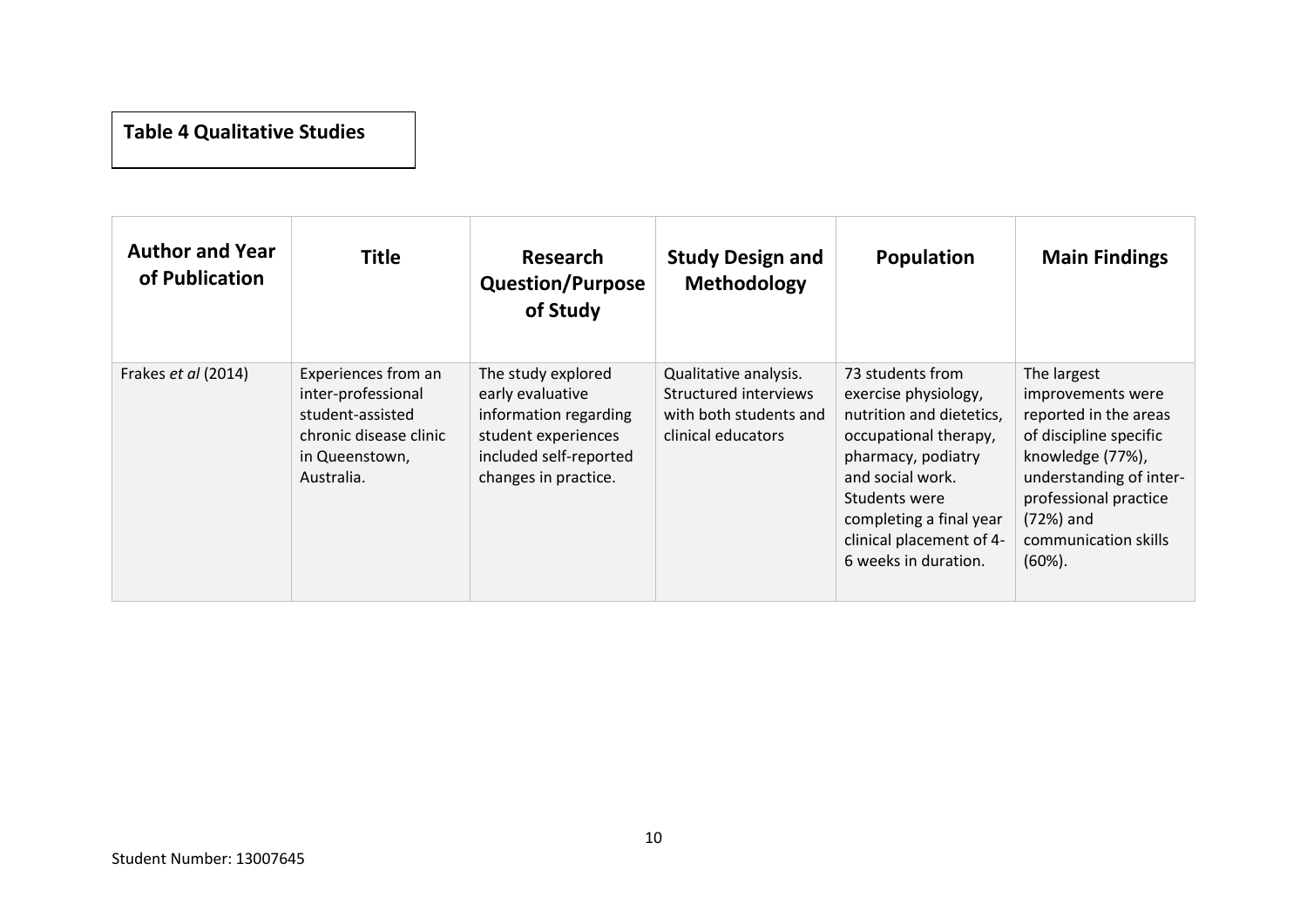### **Table 5 Mixed Method Studies**

| <b>Author and Year</b><br>of Publication | <b>Title</b>                                                                                                                                                                                                                                                       | <b>Research</b><br><b>Question/Purpose</b><br>of Study                                                                                                                                                | <b>Study Design and</b><br><b>Methodology</b>                                                                                                                                                      | <b>Population</b>                                                                                                                  | <b>Main Findings</b>                                                                                                                                                                                                                                             |
|------------------------------------------|--------------------------------------------------------------------------------------------------------------------------------------------------------------------------------------------------------------------------------------------------------------------|-------------------------------------------------------------------------------------------------------------------------------------------------------------------------------------------------------|----------------------------------------------------------------------------------------------------------------------------------------------------------------------------------------------------|------------------------------------------------------------------------------------------------------------------------------------|------------------------------------------------------------------------------------------------------------------------------------------------------------------------------------------------------------------------------------------------------------------|
| Morison et al (2003)                     | Facilitating<br>undergraduate inter-<br>professional learning in<br>healthcare: comparing<br>classroom and clinical<br>learning for nurses and<br>medical students.<br>Study was carried out<br>at Queens University<br>Belfast & 3 hospitals<br>based in Belfast. | The study focused on<br>the development of an<br>undergraduate IPE<br>programme for medical<br>and nursing students<br>and aimed to address<br>some issues on the<br>development of the<br>programme. | Mixed methods<br>approach. A<br>triangulation of data-<br>collection methods<br>were employed (post-<br>programme<br>questionnaires, focus<br>groups and semi-<br>structured group<br>interviews). | Placement: 80 medical<br>students and 16<br>nursing students<br>replied to the<br>questionnaire, giving a<br>response rate of 74%. | IPE was most<br>successful when<br>enabling exchanges of<br>perspectives and<br>allowing practical<br>activities. However,<br>practical issues of shift<br>and timetable<br>incompatibility were<br>the most significant<br>barriers to successful<br>placement. |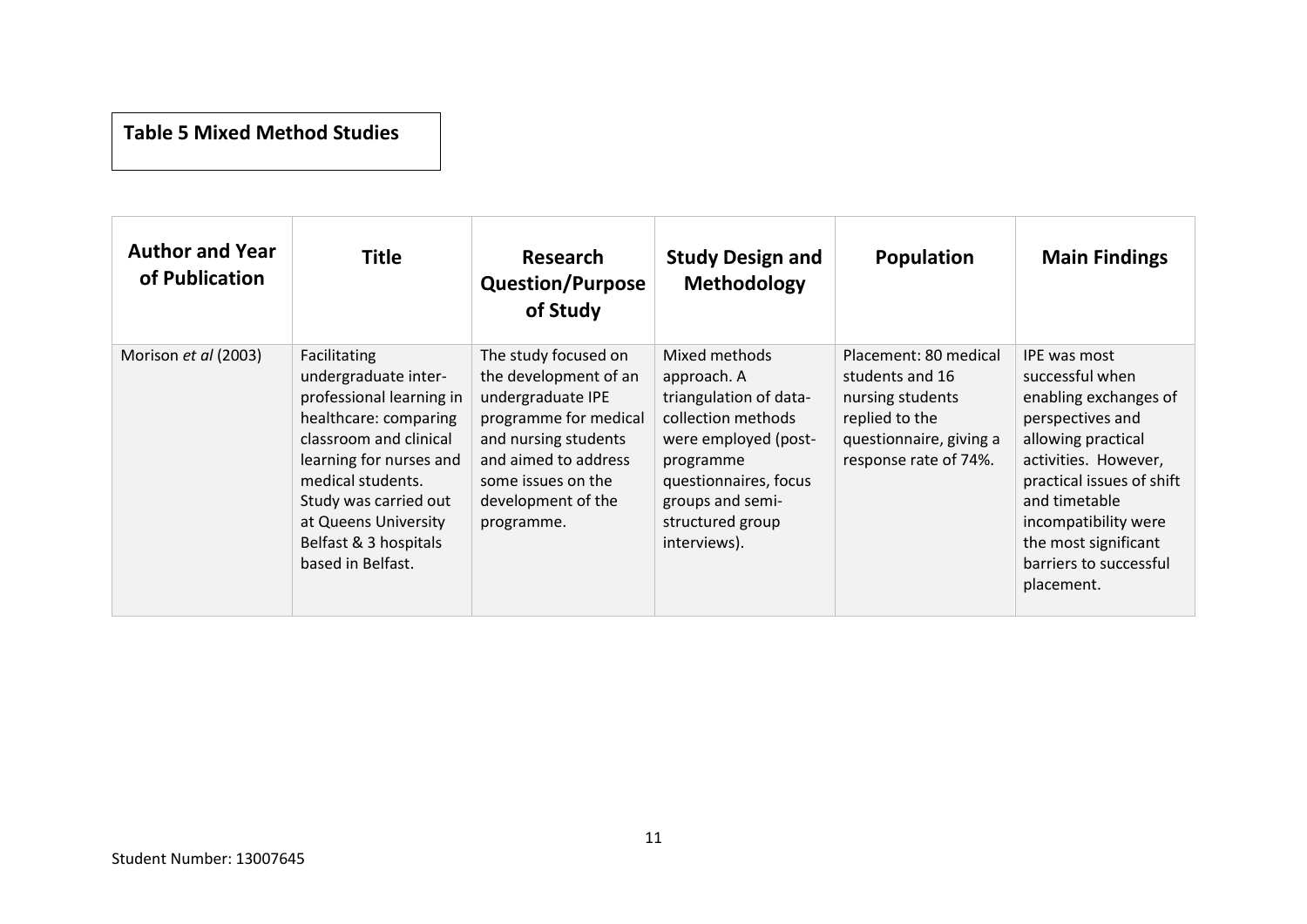| Hood et al (2014)          | Trying on the<br>professional self:<br>nursing students'<br>perceptions of learning<br>about roles, identity<br>and teamwork in an<br>inter-professional<br>clinical placement.<br>Australian based study. | The study aimed to<br>describe how senior<br>nursing students<br>viewed the clinical<br>learning environment<br>and matured their<br>professional identity<br>through inter-<br>professional learning in<br>a student-led hospital<br>ward. | Mixed methods<br>approach. Qualitative<br>and quantitative<br>programme evaluation<br>was conducted using<br>exit student focus<br>groups and a<br>satisfaction survey.        | 23 undergraduate<br>students participated<br>in the study; medical<br>students ( $n = 9$ ),<br>nursing students ( $n =$<br>10/11), occupational<br>therapy students ( $n =$<br>2), and physiotherapy<br>students ( $n = 2$ ).<br>Placement length: 2<br>weeks. | Students valued the<br>IPP experience and<br>met the needs for<br>clinical learning.<br>Students reported that<br>the experience<br>enabled them to learn<br>the practice of working<br>together in a more<br>effective manner than<br>ever experience<br>before. |
|----------------------------|------------------------------------------------------------------------------------------------------------------------------------------------------------------------------------------------------------|---------------------------------------------------------------------------------------------------------------------------------------------------------------------------------------------------------------------------------------------|--------------------------------------------------------------------------------------------------------------------------------------------------------------------------------|----------------------------------------------------------------------------------------------------------------------------------------------------------------------------------------------------------------------------------------------------------------|-------------------------------------------------------------------------------------------------------------------------------------------------------------------------------------------------------------------------------------------------------------------|
| Reeves et al (2002)        | 'It teaches you what to<br>expect in the future'<br>inter-professional<br>learning on a training<br>ward for medical,<br>nursing, occupational<br>therapy and<br>physiotherapy<br>students.<br>A UK study. | To examine an inter-<br>professional training<br>ward placement for<br>medical, nursing,<br>occupational therapy<br>and physiotherapy<br>students. To record<br>processes and<br>outcomes associated<br>with an IPP.                        | A mixed methods<br>approach. Semi-<br>structured interviews<br>employed with<br>facilitators,<br>questionnaire data and<br>group interviews<br>collected from all<br>students. | Two medical students,<br>two nursing students,<br>one occupational<br>therapy student and<br>one physiotherapy<br>student.<br>Placement length: 2<br>weeks.                                                                                                    | Students valued the<br>experiential learning<br>they received on the<br>ward and felt the ward<br>had prepared them<br>more effectively for<br>future practice.<br>Difficulties in learning<br>styles during<br>placement.                                        |
| McGettigan et al<br>(2015) | IP training for final year<br>healthcare students: a<br>mixed methods<br>evaluation of the<br>impact on ward staff &<br>students & of factors<br>affecting sustainability.<br>A UK study.                  | To examine the impact<br>of a 2 week IP training<br>placement undertaken<br>on a medical<br>rehabilitation ward by<br>three cohorts of final<br>year medical, nursing<br>and therapy students.                                              | Mixed methods<br>approach. Impact on<br>students was<br>evaluated using the<br>readiness for Inter-<br>professional Learning<br>Survey (RIPLS) and<br>placement survey.        | Between 2007-2010,<br>362 medical students<br>and 26 nursing and<br>therapy students<br>completed placements.<br>Placements were 2-6<br>weeks duration.                                                                                                        | Students showed<br>significant<br>improvements in<br>teamwork,<br>professional identity<br>and patient-centred<br>care.                                                                                                                                           |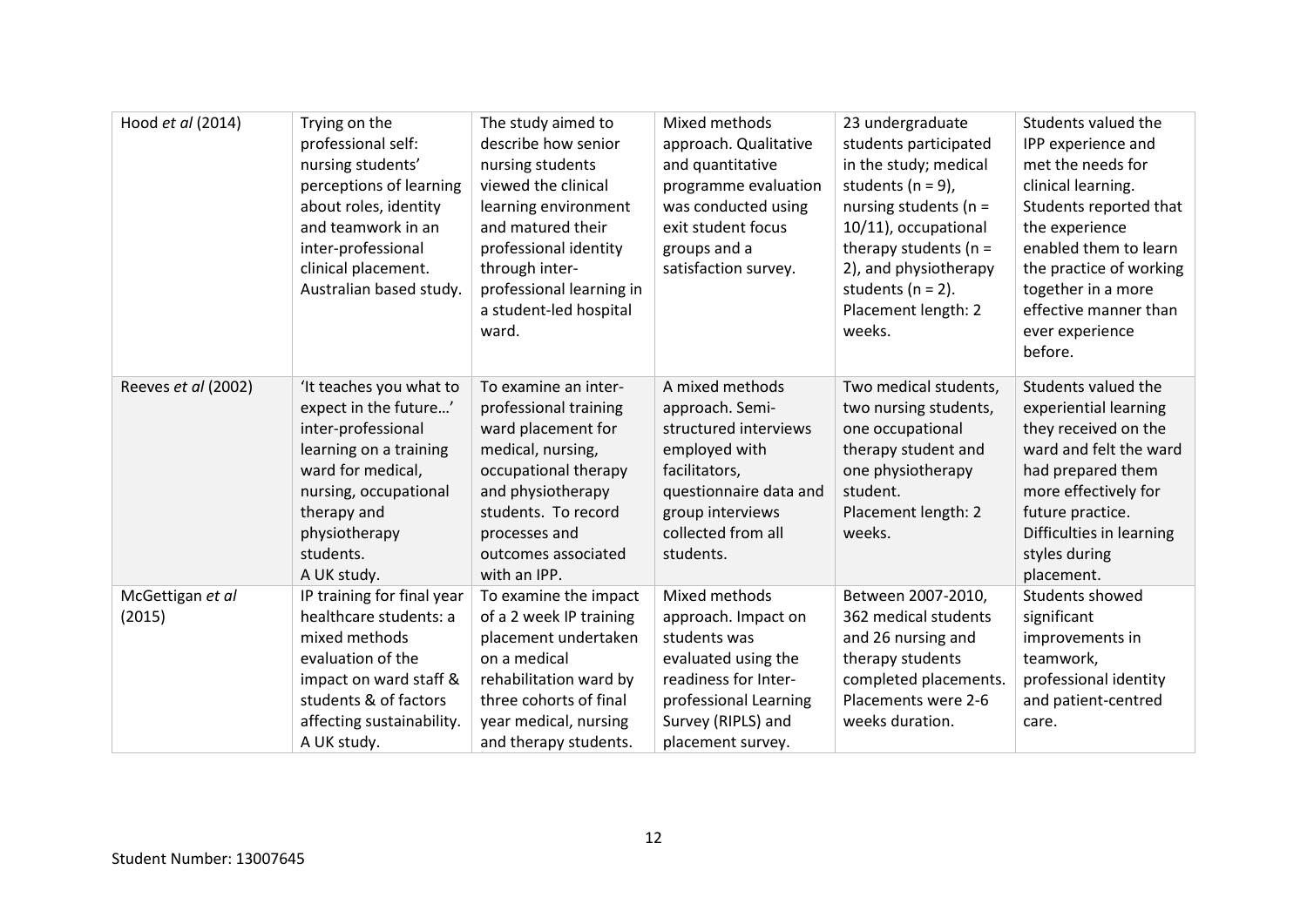#### **Findings**

Nine articles that met the inclusion criteria were critically evaluated (Figure 1). The studies included four quantitative studies (Table 3), one qualitative study (Table 4) and four mixed methods studies (Table 5). The articles comprise of literature from three countries; United Kingdom ( $n = 5$ ), Australia ( $n = 3$ ) and New Zealand ( $n = 1$ ) with a variety of study contexts and placement length (2-6 weeks). The charting process of the literature facilitated data extraction that allowed for the findings to be grouped into two themes to identify student perceptions of IPEPP's, namely; 1) enablers to successful IPEPP's, and 2) barriers to successful IPEPP's. Subthemes identified include; collaborative teamwork, professional identity and professional development.



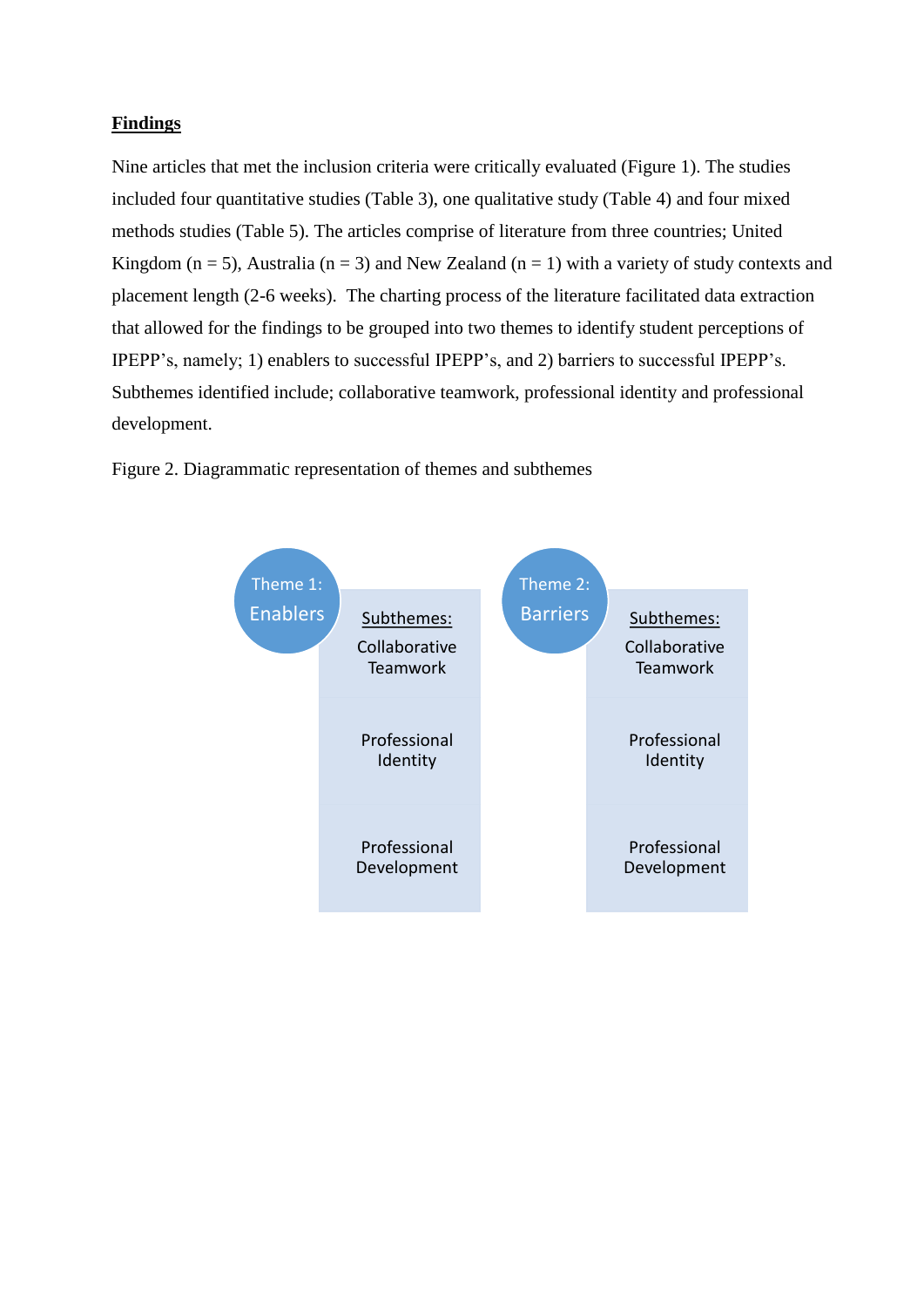#### **Theme 1: Enablers to successful IPEPP's**

#### *Collaborative Teamwork*

A compelling theme in the literature was that collaborative teamwork positively influenced IPEPP's. Factors that contribute to successful collaborative teamwork include: practical experiences, greater levels of responsibility and autonomy in combination with supportive and approachable facilitation. Teaching and communication styles, levels of competency, trust, respect and knowledge of roles and responsibilities were also afflicted with successful collaborative teamwork.Findings suggest that teaching was successful when students were taught as a team, rather than two separate groups. However, a focal point in Morison's *et al* (2003) study, is the student preference for learning together only when the same skills are essential for both groups. Similarly, findings from Reeves *et al* (2002) suggested that nursing, occupational therapy and physiotherapy students found patient review meetings too medically oriented and would have benefited from some structural profession specific tutorials. An interesting finding from this research was the collaborative learning between students of medicine and nursing disciplines. Otter *et al* (2003), Hood *et al* (2014) and Dando *et al* (2012) all assert similar findings in that shared learning was one of the most positive aspects of interprofessional placement for medical students, however it wasn't rated strongly by nursing students due to time constraints... *"Medical Student: I felt the nursing and medical students were really able to learn from each other – theory from medics and hands on care from nurses"* (Dando *et al* 2012).This is particularly noteworthy given the literature emphasised issues of medical dominance and hierarchy power. Many of the nursing and therapy students entered placement with the opinion that medical professionals "ran the show" (Hood *et al* 2014) and had little engagement with other professionals. However, in retrospect, the literature results indicate that nursing students were in fact the professionals who were less enthusiastic about team teaching due to external constraints and resources. On closer inspection of the data, it was not emphasised whether their views of team-teaching were based primarily on external factors and access to resources or a personal belief and attitude towards effective and collaborative teamwork.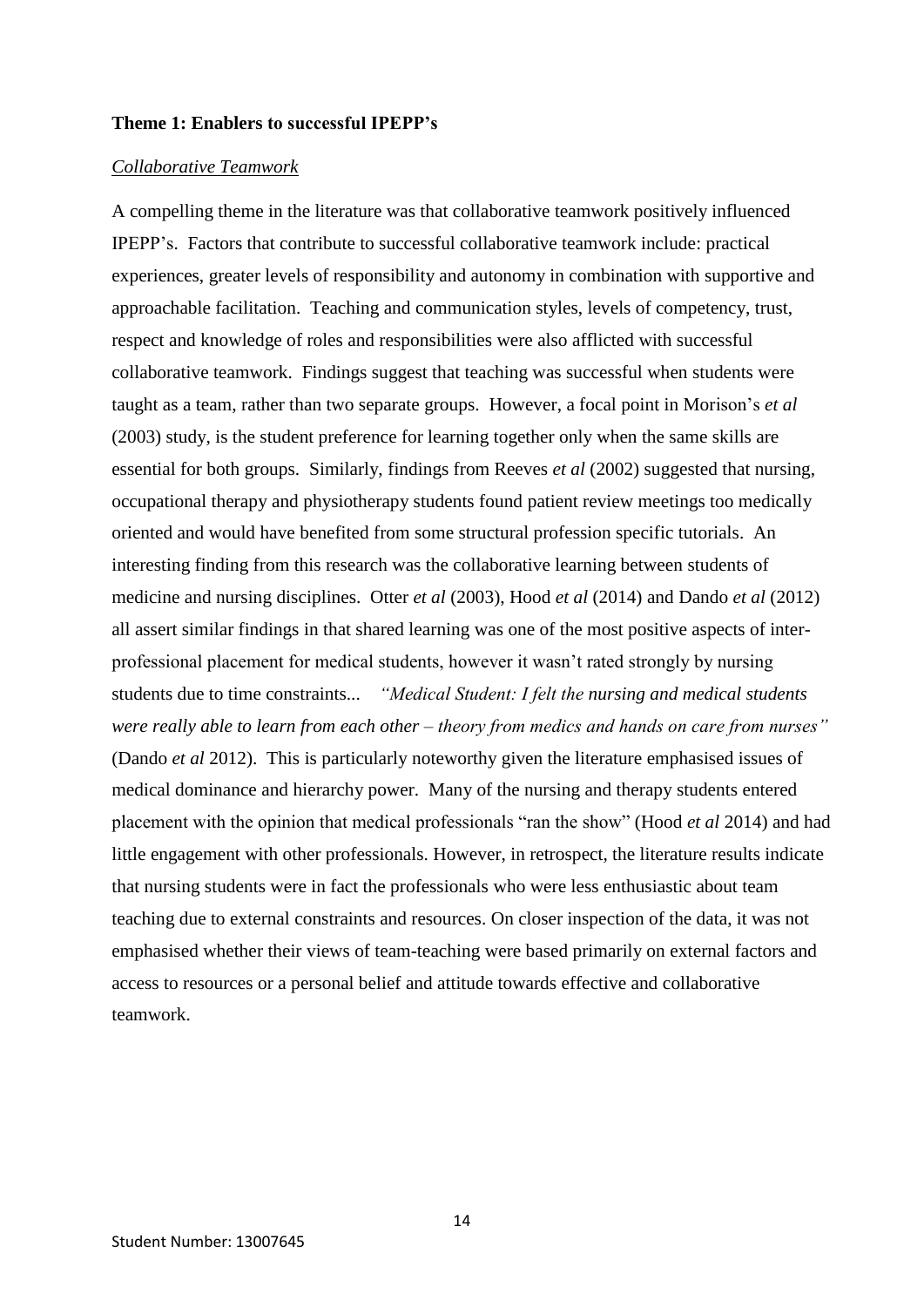#### *Professional Identity*

On completion of placements, students reported a greater understanding of self-identity and the identity of professional clinical roles. Factors that influenced the development of professional identity include; positive collaborative teamwork and good communication skills. Findings suggest that students who attended an IPE university programme prior to attending placement were better prepared for teamwork and had developed better professional identity awareness, however students continued to develop significant communication skills while on placement to further facilitate the development of professional identity (McGettigan *et al* 2015). Morison *et al* (2003), Hood *et al* (2014), and Brewer *et al* (2013) identified that good communication is vital to overall professional development while two studies acknowledged that good communication enhanced confidence, thus providing a 'knock-on' effect in that the students felt more confident in approaching staff and students from other professions. Improved confidence and greater interaction with other professions aided professional identity awareness, and students had developed significantly in this competency area by the end of placement…*"I'd be more willing to go up and talk to other students, other disciplines. [I've] definitely more confidence in approaching other staff (Nursing student)"* (Hood *et al* 2014). In addition, all the studies govern that students altered the way they perceived other professions. Their increased understanding of the roles of other professionals, their willingness to adopt a team-based approach and lessening of the "professional silo" attitudes known to be harmful within a healthcare team were adopted by students across studies. They reported a change in their previously held views about the positioning of professionals and the power relationships in a multidisciplinary healthcare team. Qualitative findings state that as a result of successful professional identification, there was an increased mutual understanding between professionals and a dismantling of interdisciplinary barriers. *"I always thought that there was a sense of a hierarchy in the hospital… this placement-for me anyway-broke that down… Everyone was on the same level and on the same page with that client-centred goal of: 'What is the best way that we can care for this patient?" (Occupational Therapy Student)* (Hood *et al* 2014).

#### *Professional Development*

A very notable finding relates to increased autonomy and responsibility. Students responded well to the increased and unfamiliar increase in labour and accountability for planning patient care and making decisions. *"I feel like the accountability thing is a big one, too. The medical*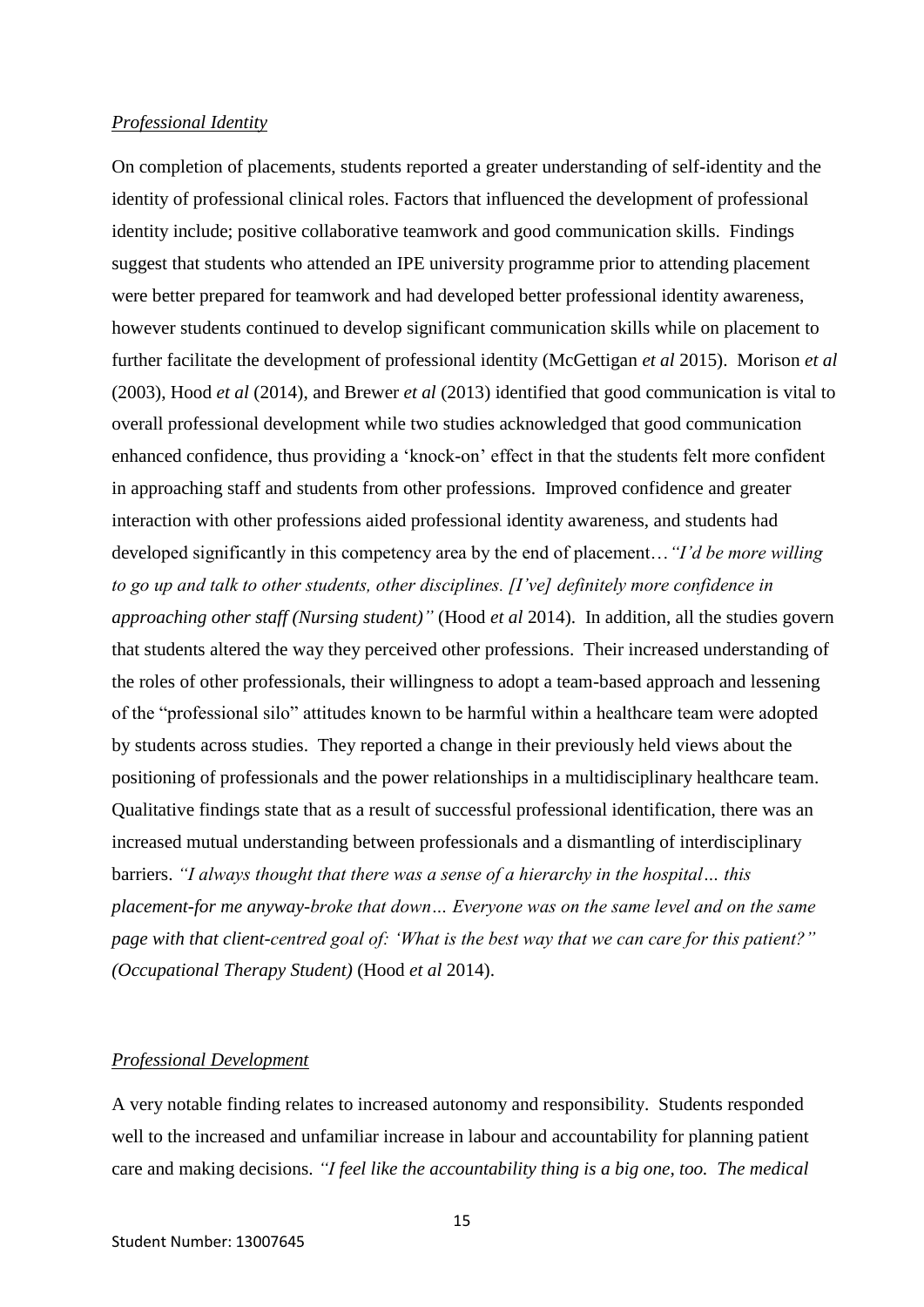*student or the doctors will come to ask me things…it just feels like you're more in charge, which is really good", (Nursing student)* (Hood *et al* 2014). Students highlighted that this aspect of placement benefitted learning, professional development and the success of the placement. Hood *et al* (2014) described the educational benefits aligning with domains of competency standards for entry into practice and the legitimate gains made in student professional development. On examination of the literature, students did not report much on the benefits of their profession specific and inter-professional learning competencies, except when reporting on some of the negative aspects of IPEPP's.

#### **Theme 2: Barriers to successful IPEPP's**

#### *Collaborative Teamwork*

Results indicate that the biggest barrier to collaborative teamwork is timetable and shift incompatibilities. Studies differ in their delivery of placements, some students are obliged to participate in team handovers, while others were required to work shifts as part of their training. Reeves *et al* (2002) assert that team handovers were perceived by medical students, occupational therapy and physiotherapy students as a nursing-orientated arrangement and would have benefited from more structural discipline specific handovers… *"It would have be useful to have a structured [medical facilitator] ward round every morning at eight and every afternoon at four" (Medical Student)* (Reeves *et al* 2002).However, studies that reported on 'shift work' also described difficulties in timetabling. In Morison's *et al* (2003) study, medical students were not obliged to work shifts as part of their training which lead to unenthusiastic student's choosing not to participate in team duties. Students unanimously agreed that structured timetabling should be in place to facilitate this barrier. Student preparatory and expectations of placement were also found to be disruptive to team functioning. Both Reeves *et al* (2002) & Otter *et al* (2003) assert that despite receiving preparatory information and a ward-based introductory session, students tended to enter placement with contrasting expectations where medical students were expecting the ward to provide them with profession-specific experience of working as a junior doctor, with reality often leading to difficulties within the structure of the team…. *"You need to adapt to understand that a training ward is about holistic patient care… so you need to be a team player" (Medical Student)* (Reeves *et al* 2010).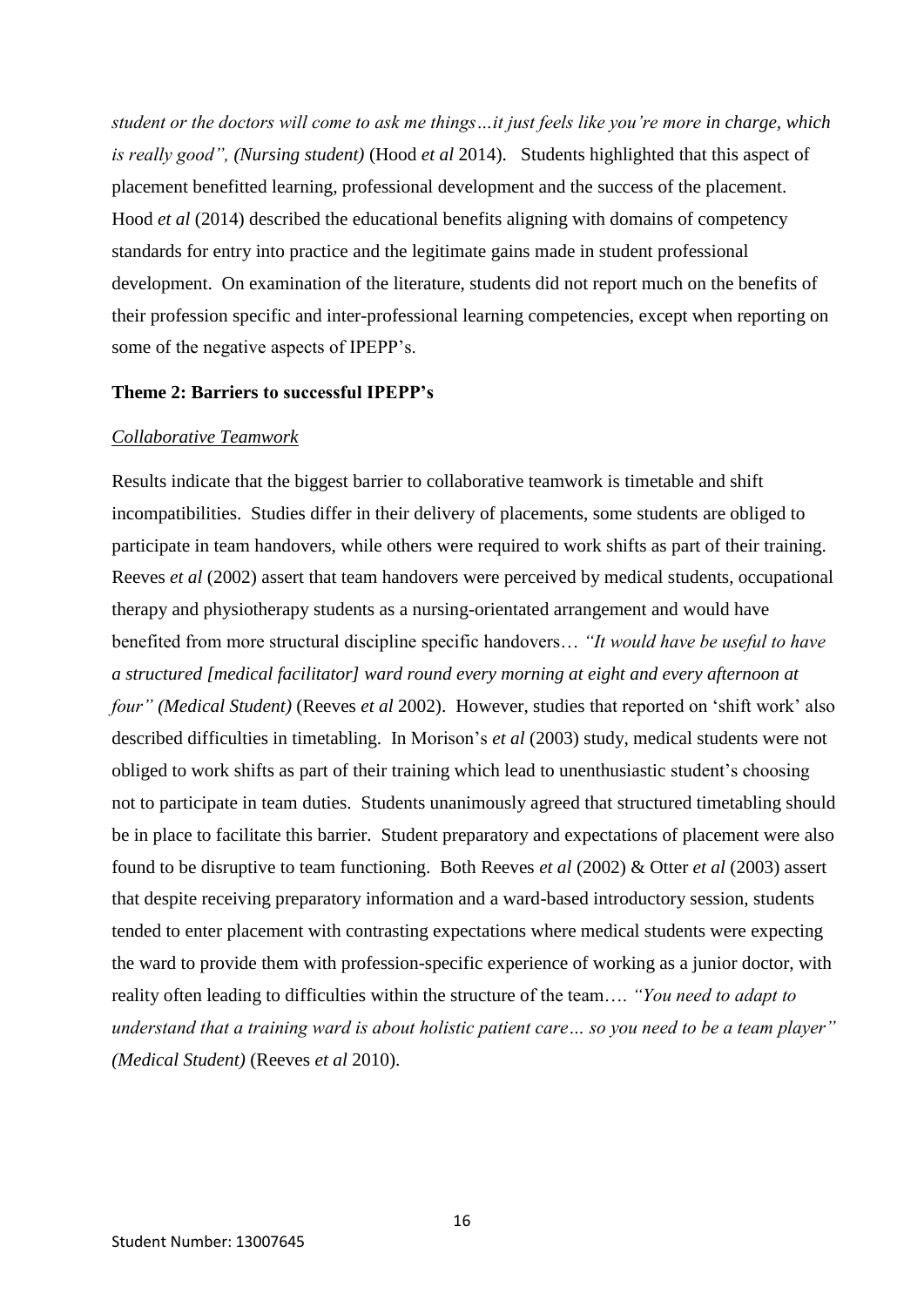#### *Professional Identity*

Barriers to professional identity include; different learning styles promoted within specific professions, insufficient support from facilitators and lack of role clarity during shared shifts. Collaborative teamwork drew awareness to the different learning styles that each profession exhibit. Students expressed concern that the different learning styles diluted their own profession specific learning and caution was given to developing both discipline specific and inter-professional knowledge and skills. This, in turn, insured continuous growth of professional identity… *"Clinical problem-solving should only be learned within my own profession/discipline"* (McGettigan *et al* 2015*).* Findings from Reeves *et al* (2002) state that student's anxiety was heightened by a perception that the profession-specific facilitators offered differing levels of support, with certain professions not receiving adequate support and guidance. This finding echoed other data in that students were not clear about their role during shared shifts; to work as partners or to shadow one another.

#### *Professional development*

*'*Workload' and 'placement competencies' were identified by students as barriers to professional development. The majority of students on placement felt that there was conflict between their own workload and their inter-professional workload. In some placement settings, students complete on average 15 profession-specific and 10 inter-professional learning objectives. This resulted in confusion, stress and uncertainty around whether the placement was primarily focused on providing a profession-specific or an inter-professional experience. Concern was expressed by both students and educators that the learning objectives workload was too much for a student on a two week placement. An interesting statistic in O'Brien's *et al* (2013) study affirms that despite such vast experiences by students on an inter-professional placement, only 27% of student's envisaged seeking employment and furthering their professional development in an inter-professional workplace. Therefore, consideration must be given to factors effecting student workload and mitigating the negative aspects of IPEPP. However, caution is needed when interpreting that statistic as the study was cross-sectional and did not investigate change over time. Consequently, it is not known whether the students had positive or negative attitudes towards inter-professional placements at the beginning of their placements.

17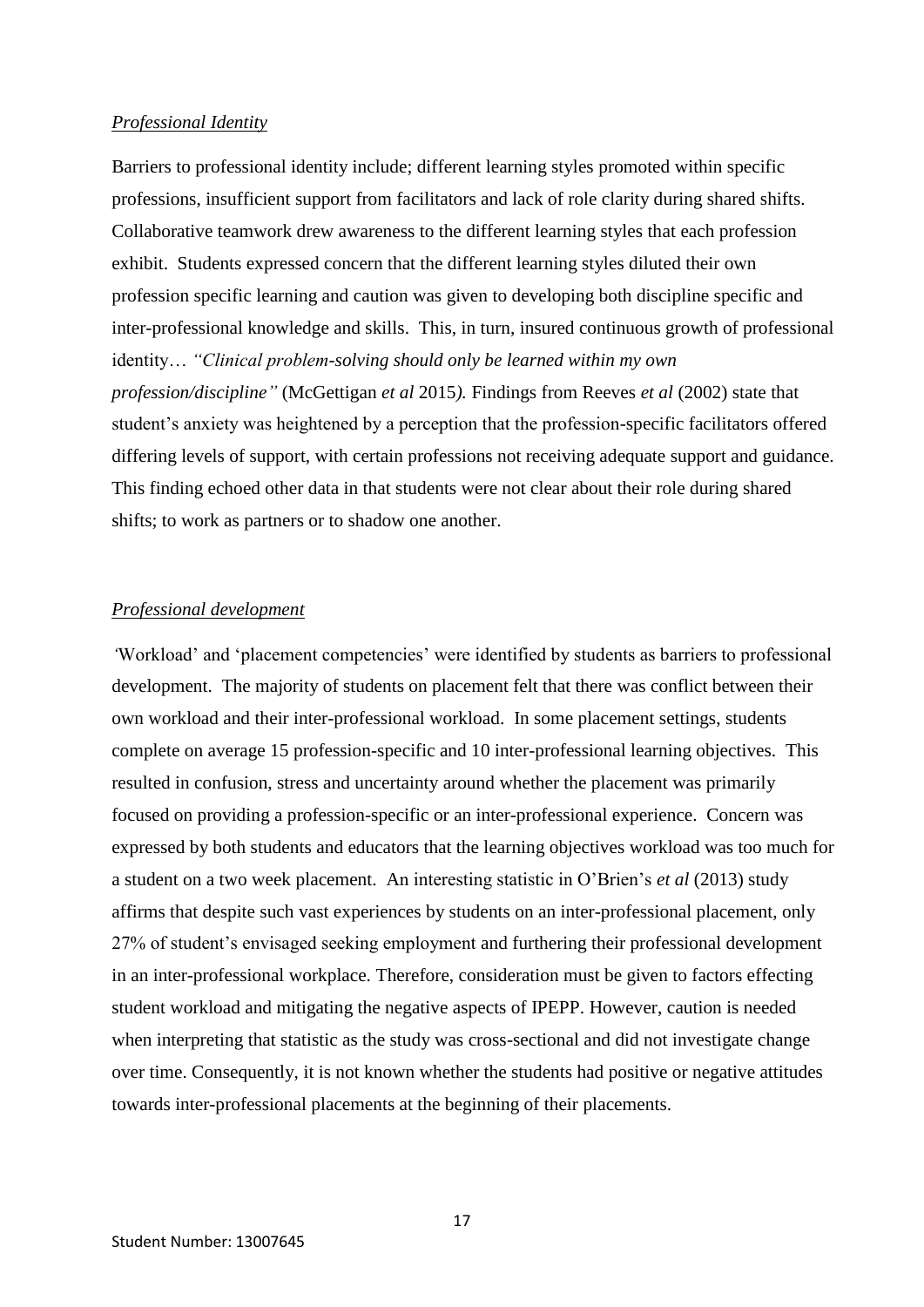#### **Discussion**

The objective of this research was to explore student perspectives of IPEPP and the literature reviewed confirms that a variety of enablers and barriers greatly impact student experiences. The topics addressed in this discussion include; 1) the complexity of the learning environment and collaborative teamwork, 2) how to create positive learning environments for IPEPP students and 3) the Irish and International IPEPP context. Limitations and implication for practice are also discussed.

#### *The complexity of the learning environment and collaborative teamwork*

A positive learning environment was a recurring and an overarching theme in the findings that aided the development of collaborative teamwork, professional identity and professional development. It was viewed as the cornerstone to providing a sense of belonging while also improving inter-professional socialisation which is one of the desired outcomes of such clinical placements (Abu-Rish *et al* 2012; McCallin and McCallin 2009). Literature suggests that health care professionals such as Pharmacist, Occupational Therapists, Registered Nurses, and Physicians who collaborative on a regular basis, foster a positive and rewarding practice environment (Freeth and Reeves 2004; McNair *et al* 2005). The findings of this study provide IPEPP programme designers with insight into approaches in how to maximise student learning and mitigate the negative aspects of IPEPP within the learning environment. Students identified that learning can be maximised through participation in social yet challenging tasks. Four key findings that students identified to maximise their learning include; attendance at practical clinical experiences; being provided with a greater level of responsibility and autonomy; having a supportive and approachable facilitator; and identifying different learning styles at an early stage of placement. Student perspectives of barriers to successful IPEPP's provided insight into approaches that may reduce challenges, such as; increasing student preparedness to address placement expectations; address different learning styles within professions; identify role clarity at an early stage in the placement while also addressing competency issues and unstructured timetabling*.* 

MacDonald (2009) notes that interprofessional collaborative practice facilitates optimal contributions by all team members when caring and providing holistic client care. However, qualitative studies suggest that collaboration in an effective manner requires specific role expectations and the professional contributions from each team member to be clearly defined (Pellat 2005; Suter *et al* 2009). It is therefore imperative that all team members are able to

18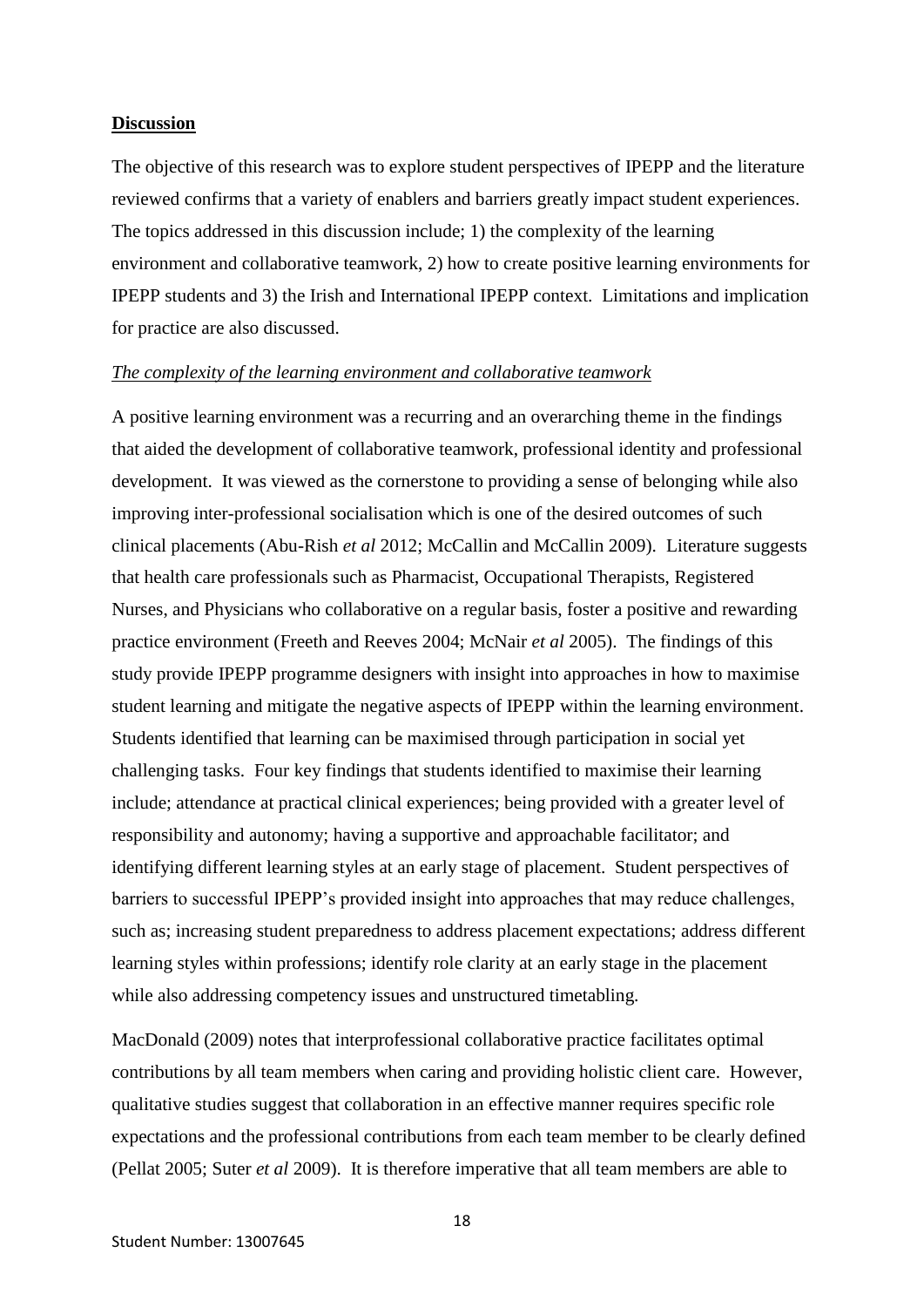identify and exhibit strength in their own roles (Bronstein 2003; At-wal and Caldwell 2005; Pellat 2005) as well as demonstrate knowledge of the roles of other health care professionals. The findings of this study highlight the importance in identifying role clarity, professional identity awareness and developing knowledge of other professional roles. It was identified that students who were better prepared for placement by attending at an IPE learning module in University had better skills in these areas. Therefore, the critical point here is the central role that student preparedness plays in the development of knowledge, skills and collaborative practice. The collaborative team-based approach performed within an IPEPP also reflects the occupational therapy collaborative group learning model as it provides opportunities for students to share experiences and learn from each other in small groups (Boud and Griffin 1988; Smith and Waller 1997). Group supervision sessions, provide students with the opportunity for peer learning and reflective reasoning in their placement experiences and this process reflects contemporary occupational therapy practice in which interpersonal skills and reflection on practice are appraised (Stockhausen and Creedy 1992; Swinehart and Meyers 1993; Neistadt 1996).

#### *How to create positive learning environments for IPEPP's*

This study offers a unique insight into various approaches that will enhance a positive learning environment for IPEPP students. The principal investigator of this study identified two key approaches which include; 1) regular and consistent facilitator support for all student disciplines and 2) addressing the issues of learning competency discrepancies. A culmination of these approaches helps foster a positive learning environment.

The variation of facilitation styles added great uncertainty to all students and complicated student learning needs. Brewer *et al* (2013) informed a training ward's innovative model of supervision where students were facilitated for the majority of the placement by an interprofessional facilitator with limited input from a profession specific supervisor (Jakobsen, Larsen, & Baek Hansen 2010). Similarly, Otter *et al* (2003) adopted a style of facilitation where students were responsible for determining their strengths and weakness. This selfdirected approach is thought to encourage the adoption of a deeper approach to the learning process (Spencer and Jordan 1999). However, for many professions, the delivery of facilitator support is different from traditional clinical placements where students perform activities under the direct supervision of their supervisor. Therefore, a structured and more cohesive model of facilitator support is warranted across all IPEPP teams to assist student learning in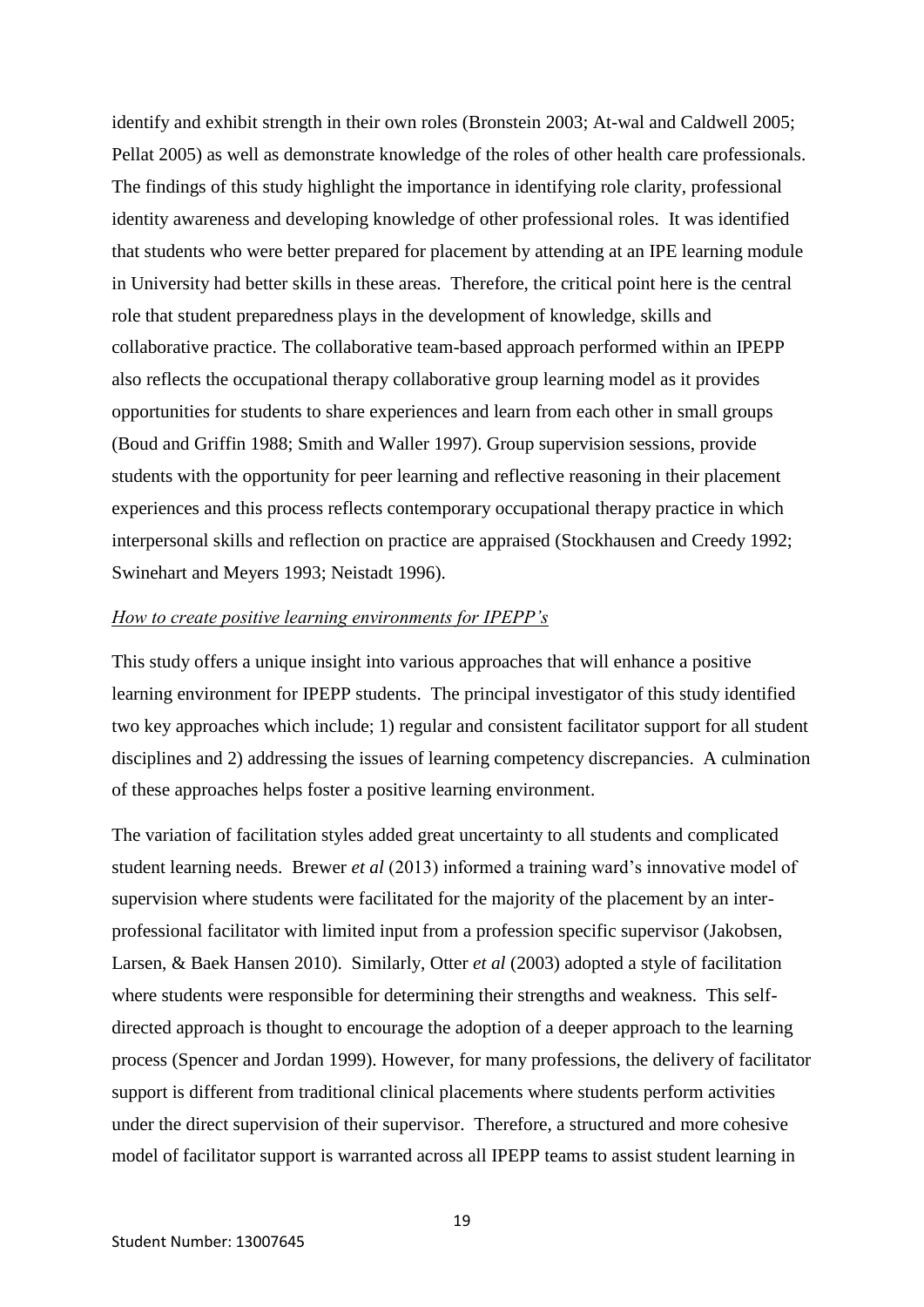both a profession specific and interprofession capacity while also addressing timetabling and shift incompatibilities. To encourage a team-orientated and collaborative approach, students also need direct and specific learning objectives. In keeping with previous studies, (Lidskog *et al* 2009; Jacobsen & Linqvist 2009; Reeves *et al* 2002), students found that too many learning objectives and a lack of clarity in the expectations of their role was a barrier to successful IPEPP. Brewer *et al* (2013) introduced strategies to address this issue by providing one set of learning objectives, emphasising the interprofessional practice aspects of the learning experience to all students. This was made explicit at their first orientation session and was reinforced in the debriefing sessions. The unifying learning objectives were also made clear to staff and it appeared that these strategies were successful in engaging collaborative teamwork during the placement.

#### *IPEPP in the Irish and International Context*

Over the past decade a number of innovative IPEPP's developed across the globe; however, difficulties exist in the design and delivery of placements in both national and international contexts. It was well documented in the findings that difficulties in scheduling and timetabling were a significant barrier to the successful delivery of placements and therefore, a significant amount of organisational and university collaboration is required (Barr *et al* 2005). Reeves *et al* (2002) highlighted imbalances in student numbers and timetabling difficulties as internal inhibitors for IPE healthcare services, however, the findings also emphasised the difficulties students experienced with competency standards and the delivery of discipline specific and inter-professional subjects (Morison *et al* 2003). From a national perspective, IPE is limited in Ireland (Ryan 2010; Finucane & Kellett 2007). In recent years, placement facilitator posts in Occupational Therapy, Physiotherapy and Speech and Language Therapy were fashioned within key Irish Universities, created by the Health Service Executive following the Bacon Report (Bacon 2001). A key message to programme designers and IPEPP developers is that despite such differences in the delivery of IPEPP's between nations, it is evident that this initiative can enrich team functioning for future practice within a multidisciplinary team.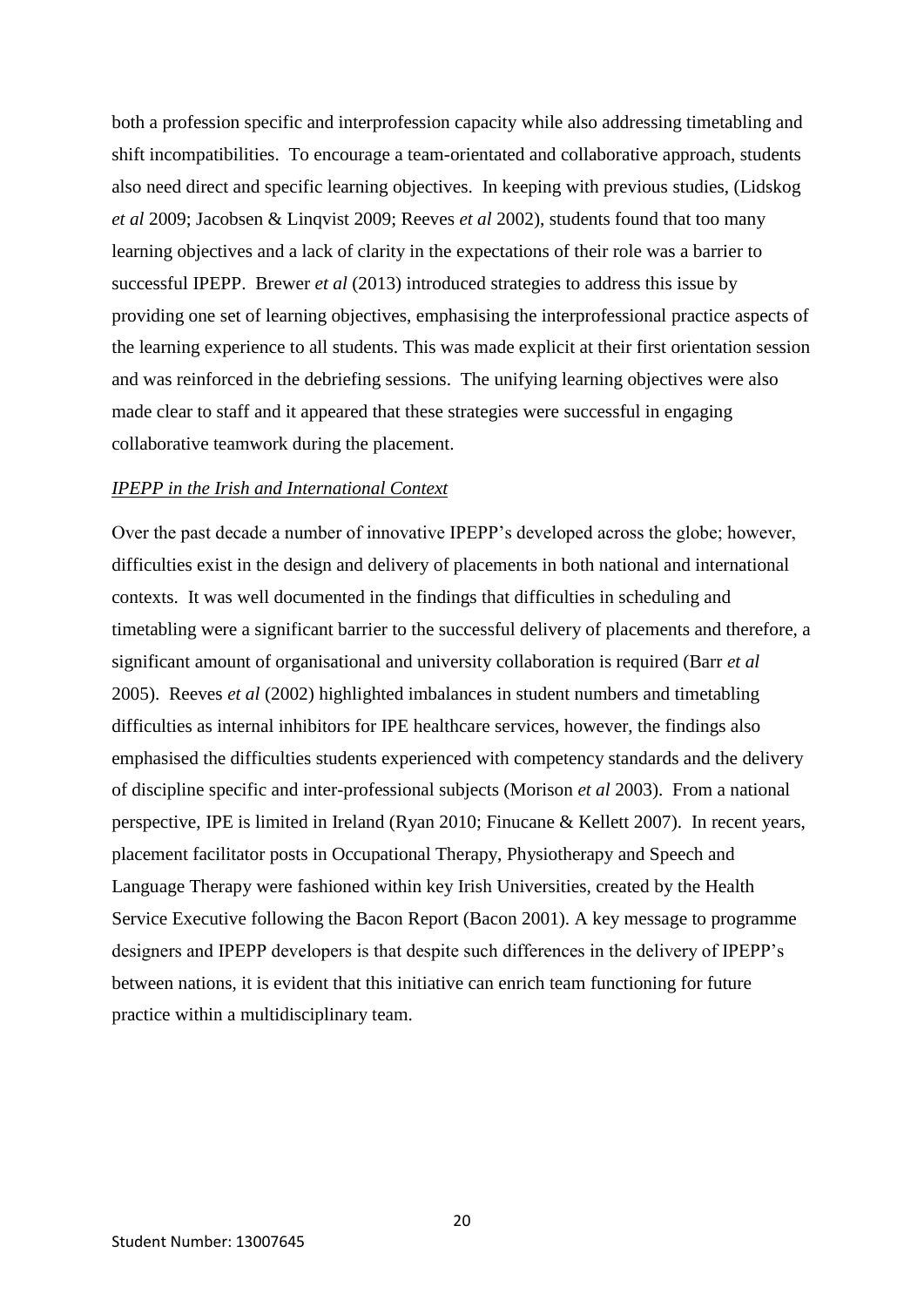#### Implications/Recommendations for Practice

This research will help inform policy makers in the development of IPEPP's across the country with the following recommendations:

- 1. Collaborative Teamwork: Students recognised the need for structuring timetabling within a placement. This will allow for full attendance at practical clinical experiences, one of the main facilitators to collaborative teamwork. Structuring timetabling will also reduce profession specific 'silos' within a team and students will inform a more cohesive team based approach to practice.
- 2. Professional Identity: The variation of facilitator styles added uncertainty to student learning and professional identity. It is recommended that a structured and more organised model of facilitator support should be in place before students undertake an IPEPP.
- 3. Professional Development: It is recommended that competency standards should ascertain one set of learning objectives, emphasising the interprofessional practice aspects of the learning experience. Student preparedness is also necessary to address placement expectations and support a more inclusive team based approach to professional development.

#### Limitations of Study and Recommendations for Future Research

Certain limitations of this study must be reflected. The scoping review did not offer analysis or enable detailed quality appraisal of previous research. Reference lists of reviews found during the search were not examined for further eligibility due to time constraints. Given the language skills of the researcher and limited financial resources, only peer-reviewed articles published in English were included, thus cultural and linguistic bias are evident in this review. Student demographics, experiences, and placement context also varied. Furthermore, 5 of the included studies were based in the UK, 3 based in Australia and 1 based in New Zealand, indicating that the research internationally is in its early stage of development. Also, given the range of connections between the findings and the existing literature, it appears that the findings are trustworthy. This research not only included student perspectives but also expanded on contextual factors, to inform a more holistic view of IPEPP. However, a fundamental critical approach to the context of working in a multidisciplinary team must be explored further by both professional programmes and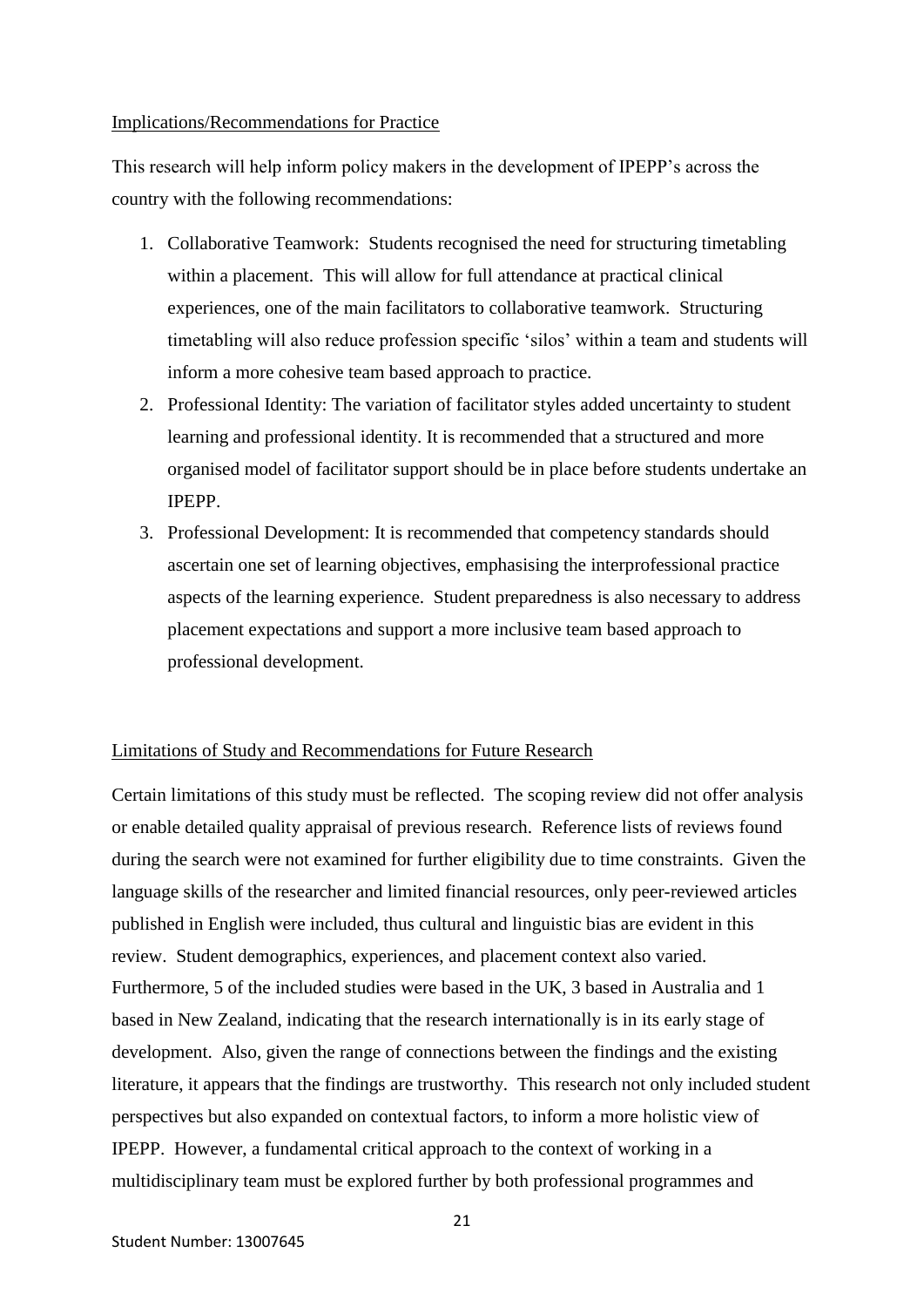facilitators which is likely to be vital in the future development of IPEPP. Further research is warranted in this area to maximise student experience on an IPEPP, from the perspective of both the academia and student facilitators.

#### Conclusion

This research detailed student perspectives of IPEPP. A number of insights were gained from the analysis of this literature. First, regardless of placement context, the learning environment greatly influences student experience of IPEPP. The findings of this research indicate approaches that positively influence placement experience and promote a positive learning environment. Secondly, structured timetabling and competency standards in combination with student preparedness and facilitator support is vital to enhance student development in collaborative teamwork, professional identity and professional development. It can also be assumed, that due to such similarities in methodological components of the programmes, that this research is in the early stages of development and requires a comprehensive universal model of support and supervision to enable successful IPEPP. Third, drawing from multiple disciplines, it enabled student perspective to be thoroughly examined. This research can be transferred across stakeholders and disciplines with parallel interests. Moreover, the findings highlight the benefits of some practical approaches taken towards the IPEPP programme. These approaches provide guidance to IPE and IPEPP programme developers, across key Irish Universities.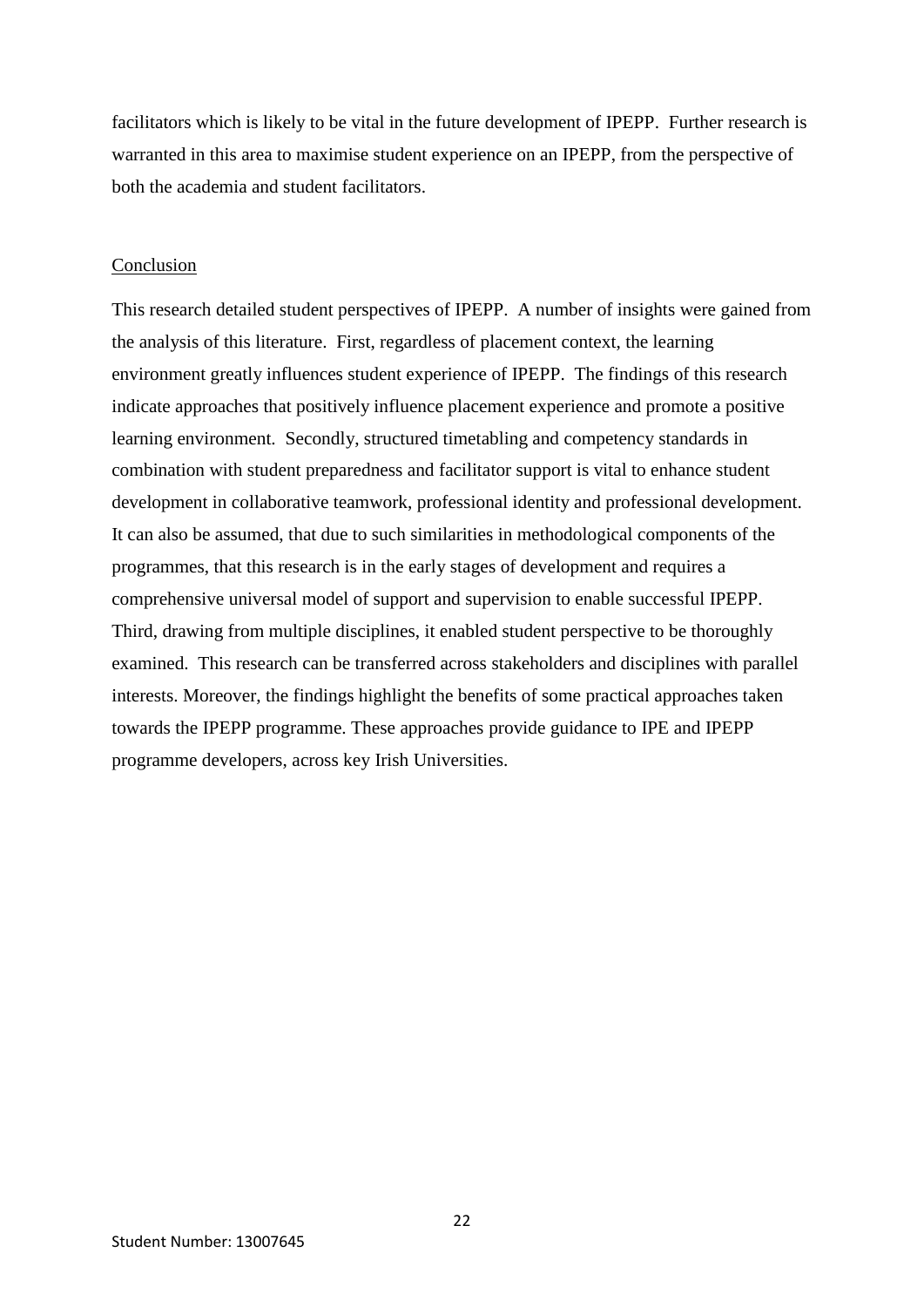#### **References**

- Arksey, H., and O'Malley, L. (2005) 'Scoping studies: Towards a Methodological Framework', *International journal of social research methodology*, 8(1), 19-32.
- Atwal, A. and Caldwell, K., (2005) 'Do all health and social care professionals interact equally: a study of interactions in multidisciplinary teams in the United Kingdom', *Scandinavian Journal of Caring Sciences*, *19*(3), 268-273.
- Bacon, P. (2001). *Current and Future Supply and Demand Conditions in the Labour market for Certain Professional Therapists,* Ireland: Department of Health and Children.
- Barr, H., Koppel, I., Reeves, S., Hammick, M., and Freeth, D. (2005) *Effective Interprofessional Education, Argument Assumption & Evidence,* Oxford: Blackwell.
- Borowitz, M., Moran, V., & Pearson, M. (2012) 'The performance of the Irish health system in an international context', *Budget perspectives*, 23-56.
- Boud, D., Griffin, V. (1988) *Appreciating Adults Learning: From the Learner's Perspective*, London: Kogan Page.
- Brewer, M.L. and Stewart-Wynne, E.G. (2013) 'An Australian hospital-based student training ward delivering safe, client-centred care while developing students' interprofessional practice capabilities', *Journal of interprofessional care*, 27(6), 482-488.
- Bronstein, L.R. (2003). 'A model for interdisciplinary collaboration', *Social work*, *48*(3), 297-306.
- CAIPE. (2002) *Defining IPE. [online],* available: [http://www.caipe.org.uk/about](http://www.caipe.org.uk/about-%09us/defining-ipe/)[us/defining-ipe/.](http://www.caipe.org.uk/about-%09us/defining-ipe/) [Accessed: 20 Feb 2015].
- Dando, N., d'Avray, L., Colan, J., Hoy, A., & Todd, J. (2012) 'Evaluation of an interprofessional practice placement in a UK in-patient palliative care unit', *Palliative medicine,* 26(2), 178-184.
- Davis, K., Drey, N. and Gould, D. (2009) 'What are scoping studies? A review of the nursing literature', *International journal of nursing studies,* 46(10), 1386-1400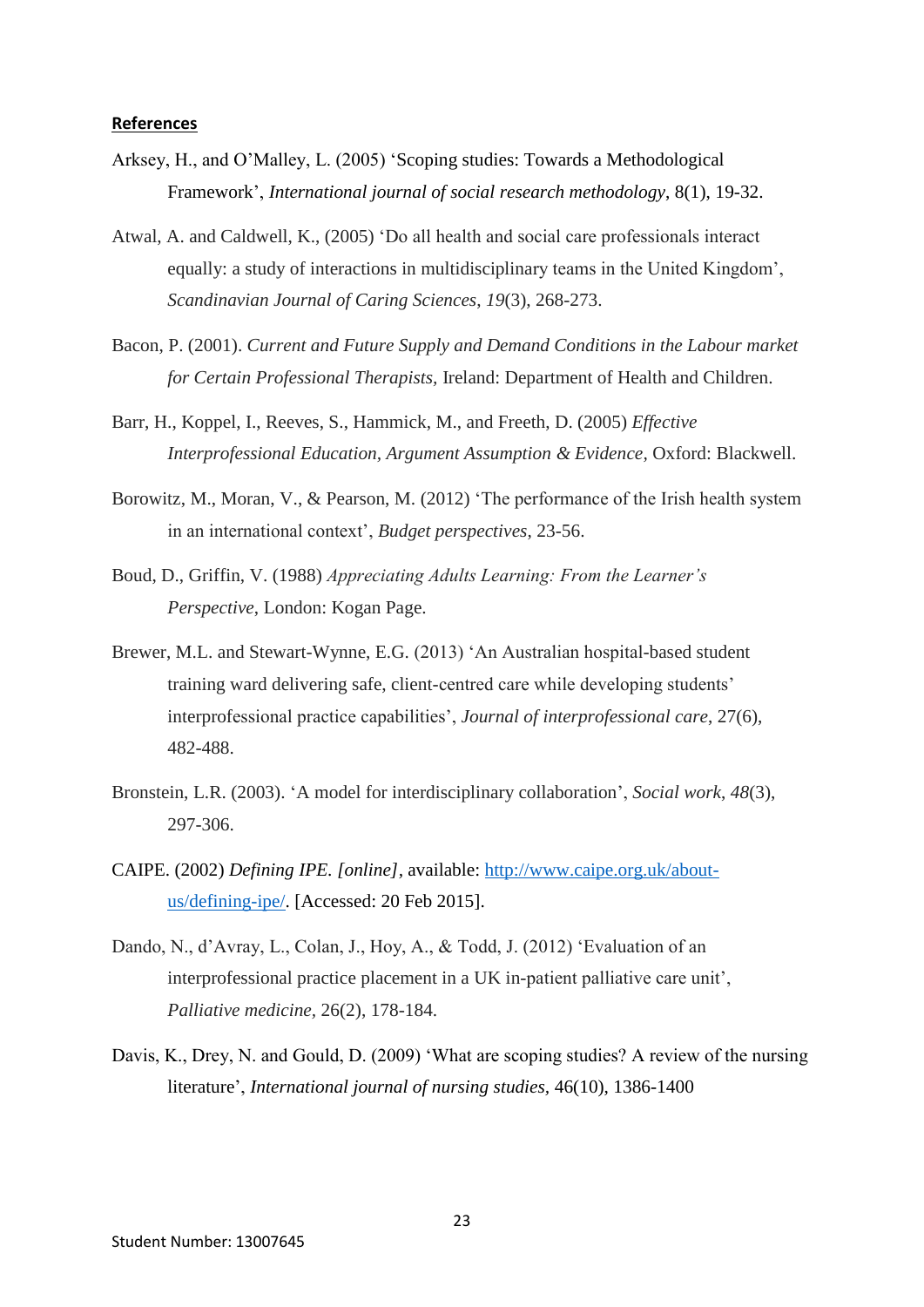- Dearing, R. (1997). 'The national committee of inquiry into higher education: Higher education in the learning society', *Report on National Consultation.* London: Higher Education Quality Council.
- Department of Health. (1999) 'Making a Difference: Strengthening the Nursing, Midwifery and Health Visiting Contribution to Health and Healthcare', *HMSO*: London.
- Department of Health. (2000a) 'Consultation Document of the Review of Workforce Planning. A Health Service for All Talents: Developing the NSH Workforce', *HMSO*: London.
- Department of Health. (2001) 'Learning from Bristol: The Report of the Public inquiry Into Children's Heart Surgery at the Bristol Royal Infirmary 1984-95', *TSO:* London.
- Department of Health. (2002) *'*Learning from Bristol: The Department of Health's response to the report of the public inquiry into children's heart surgery at the Bristol royal infirmary 1984-1995'. *London:* Department of Health*.*
- Dissemination, C.F.R.A. (2009). *Systematic Reviews: CRD's Guidance for Undertaking Reviews in Healthcare*, York: University of York NHS Centre for Reviews & Dissemination.
- Finucane, P. and Kellet, J. (2007) 'A new direction for medical education in Ireland?', *European Journal of International Medicine,* 18, 101-103.
- Frakes, K.A., Brownie, S., Davies, L., Thomas, J., Miller, M.E. and Tyack, Z. (2014) 'Experiences from an interprofessional student-assisted chronic disease clinic', *Journal of interprofessional care*, 28(6), 573-575.
- Freeth, D., Reeves, S., (2004) 'Learning to work together: using the presage, process, product (3P) model to highlight decisions and possibilities', *Journal of Interprofessional Care,* 18(1), 43-56.
- General Medical Council (GMC). (1993). *Tomorrow's Doctors*, London: GMC.
- Health Service Executive National Service Plan 2015. (2015) HSE, [online], available: www.hse.ie/eng/**service**[s/publications/corporate/sp](http://www.hse.ie/eng/services/publications/corporate/sp2015)**2015**. [Accessed: 21 Aug 2015].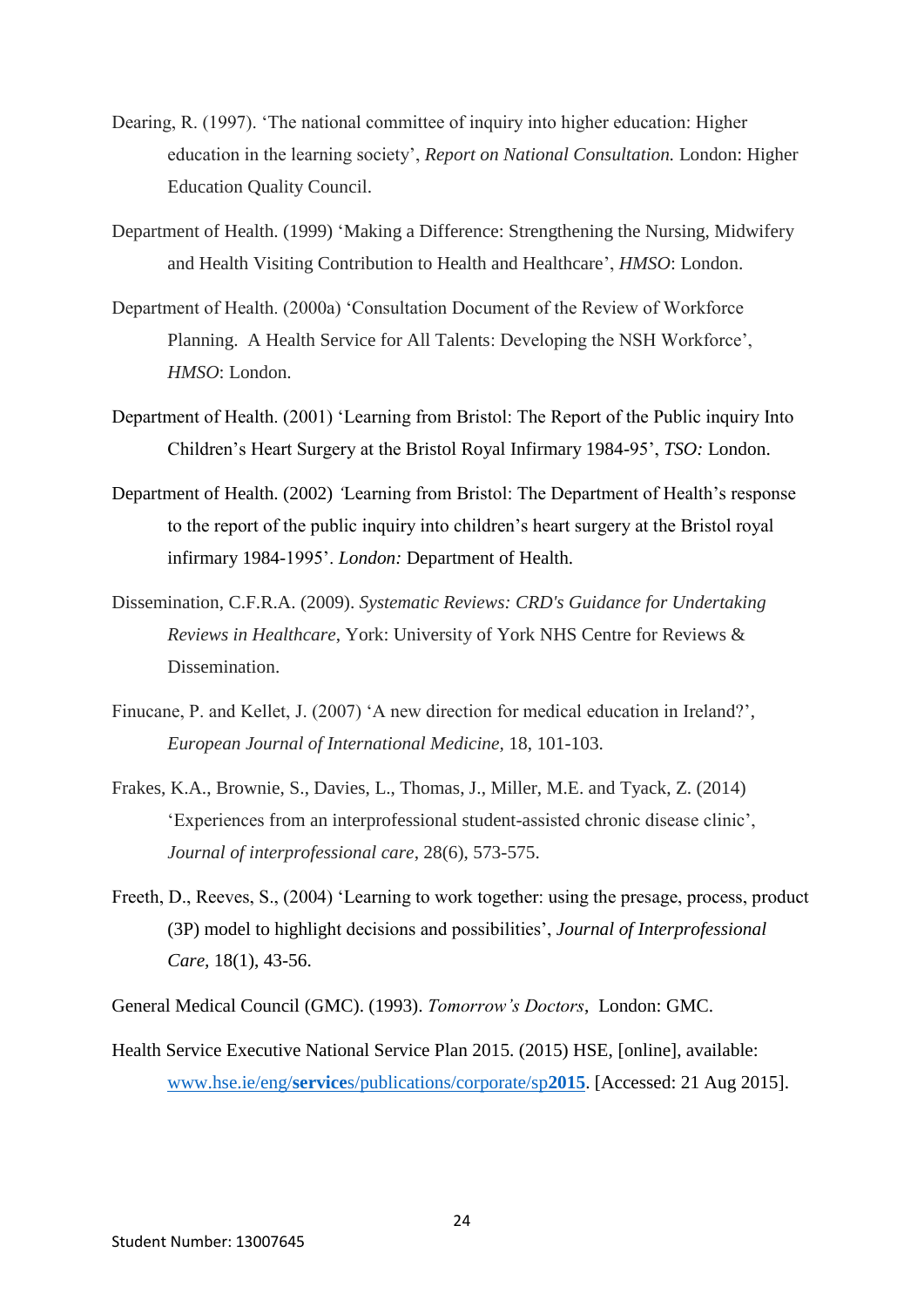- Healthcare Commission (2006) 'Investigation into 10 Maternal Deaths at, or Following Delivery at, Northwick Park Hospital, North West London hospitals NHS Trust, between April 2002 and April 2005'*, Healthcare Commission,* London.
- Hood, K., Cant, R., Leech, M., Baulch, J., & Gilbee, A. (2014) 'Trying on the professional self: Nursing students' perceptions of learing about roles, identity and teamwork in an inter-professional clinical placement', *Applied Nursing Research*, 27(2), 109-114.
- Jacobsen, F. and Lindqvist, S. (2009). 'A two-week stay in an interprofessional training unit changes students' attitudes to health professionals', *Journal of Interprofessional Care*, *23*(3), 242-250.
- Jakobsen, F., Larsen, K., & Baek Hansen, T. (2010) 'This is the closest I have come to being compared to a doctor: Views of medical students on clinical clerkship in an interprofessional training unit', *Medical Teacher*, 32, 399-406.
- Laming, L. (2003) *The Victoria Climbie Inquiry Report*, London: HMSO.
- Laming, L. (2009) *The Protection of Children in England: A Progress Report*, London: Stationery Office.
- Levac, D., Colquhoun, H. and O'Brien, K. K. (2010) 'Scoping studies: advancing the methodology', *Implement Science,* 5(1), 1-9.
- Lidskog, M., Löfmark, A., and Ahlström, G. (2009) 'Learning through participating on an interprofessional training ward'. *Journal of Interprofessional Care*, *23*(5), 486- 497.
- McGettigan, P., & McKendree, J. (2015) 'Interprofessional training for final year healthcare students: a mixed methods evaluation of the impact on ward staff and students of a two-week placement and of factors affecting sustainability', *BMC medical education*, 15(1), 1.
- McNair, R., Stone, N., Sims, J., and Curtis, C. (2005) 'Australian evidence for interprofessional education contributing to effective teamwork preparation and interest in rural practice', *Journal of Interprofessional Care,* 19 (6), 579-594.
- Morison, S., Boohan, M., Jenkins, J. and Moutray, M. (2003) 'Facilitating undergraduate interprofessional learning in healthcare: comparing classroom and clinical learning for nursing and medical students', *Learning in Health and Social Care*, 2(2), 92-104.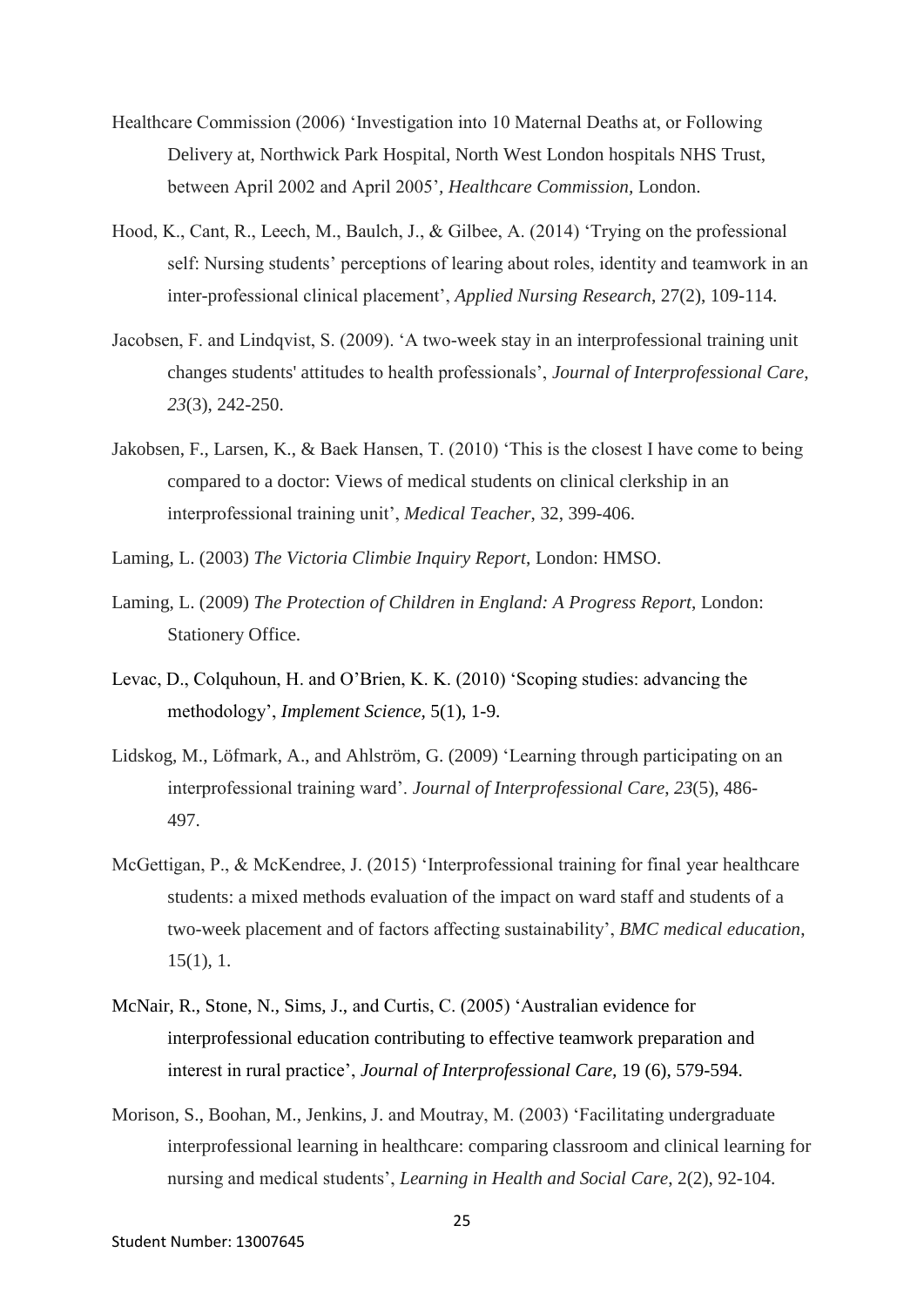- Neistadt, M.E. (1996). 'Teaching strategies for the development of clinical reasoning', *American Journal of Occupational Therapy,* 50: 676–84.
- Nicol, P. (2013) 'Interprofessional Education for Health Professionals in Western Australia: Perspectives and Activity', *Sydney*: University of Technology.
- O'Brien, D., McCallin, A. and Bassett, S., (2013) 'Student perceptions of an interprofessional clinical experience at a university clinic', *New Zealand Journal of Physiotherapy*, 41(3), 81-9.
- Otter, S., Robinson, C.J., James, D., Allen, M., Davies, G., and Stew, G. (2003) 'An evaluation of an interdisciplinary joint clinical placement between podiatry and pharmacy students', *Pharmacy Education*, 3(4), 253-260.
- Patton, M.Q. (2005). *Qualitative research*. John Wiley & Sons.
- Pellatt, G.C., (2005). 'Perceptions of interprofessional roles within the spinal cord injury rehabilitation team', *International Journal of Therapy & Rehabilitation*, *12*(4) 143- 150.
- Reeves, S., Freeth, D., McCrorie, P., and Perry, D. (2002) 'It teaches you what to expect in future...' interprofessional learning on a training ward for medical, nursing, occupational therapy and physiotherapy students', *Medical education*, 36(4), 337- 344.
- Rumrull, P., Fitzgerald, S., and Merchant, W. (2010) 'Using scoping literature reviews as a means of understanding and interpreting existing literature', *Work,* 35:399-404.
- Ryan, C.A. (2010). 'Ni neart gan chur le cheile 'No strength unless together': Addressing the naked emperor of interprofessional education in Ireland', *Journal of Interprofessional Care,* 24, 6, 734-737.
- Smith, K.A. and Waller, A.A. (1997) *Cooperative learning for new college teachers*. *New paradigms for college teaching,* MN: Interactions Book Company, 185–209.
- Spencer, J.A. and Jordan, R.K. (1999) 'Learner centred approaches in medical education', *British Medical Journal,* 318, 1280-1283.